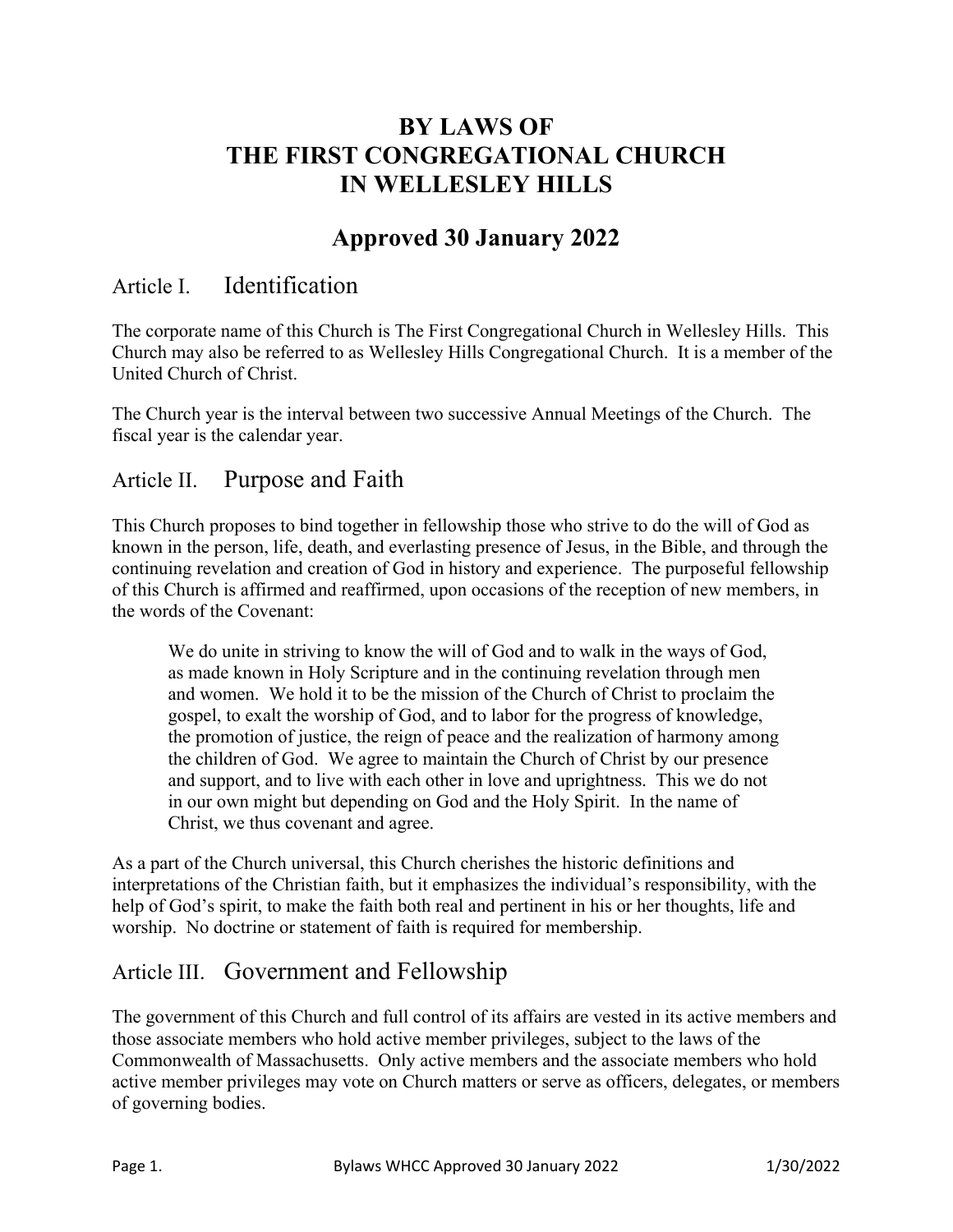This Church is autonomous. It recognizes its responsibilities to the United Church of Christ and to the fellowships and ecumenical organizations with which it chooses to associate.

## Article IV. Organization and Structure

### Section 1. Governance

- (A). The authority within the Church rests with the full congregation following the will of God as discerned by members gathered in Congregational Meetings.
	- 1. The members of the Church exercise their authority directly in meeting as a full body subject to quorum requirements and regulated by the notice of meetings set forth in these Bylaws.
	- 2. The members exercise their authority secondarily, and in most cases, by delegating authority over specific functions and areas as set forth in these Bylaws. Authority not delegated by these Bylaws remains with the membership as a whole.
- (B). The affairs of the Church are the responsibility of the governing bodies established by these Bylaws, operating in the structure defined herein, organized into a Church Council and the Support Boards, and elected by the membership.
- (C). The essential purpose of the Church is to follow the Covenant stated in Article II, carried out by and organized into Ministry Teams. The purpose of the governance elements of the Church is to support the spiritual life of the congregation and enhance the spiritual development of each member by the practice of prudent decisions and planning appropriate to the Council and each Support Board.

## Section 2. Council and Boards

- (A). Church Council
	- 1. Church Council represents the membership of the congregation between congregational meetings. Church Council is responsible for all governing decisions which are beyond the scope of other governing bodies.
	- 2. With concern for the entire mission of the Church, the Church Council shall have the authority of the Church between Congregational Meetings, in consultation with the Support Boards, to:
		- a. Establish and implement the overall policies of the Church;
		- b. Coordinate the activities and operations of the Church and its Support Boards and Ministry Teams;
		- c. Engage in long-range planning;
		- d. Approve the Church budget for presentation to the Church;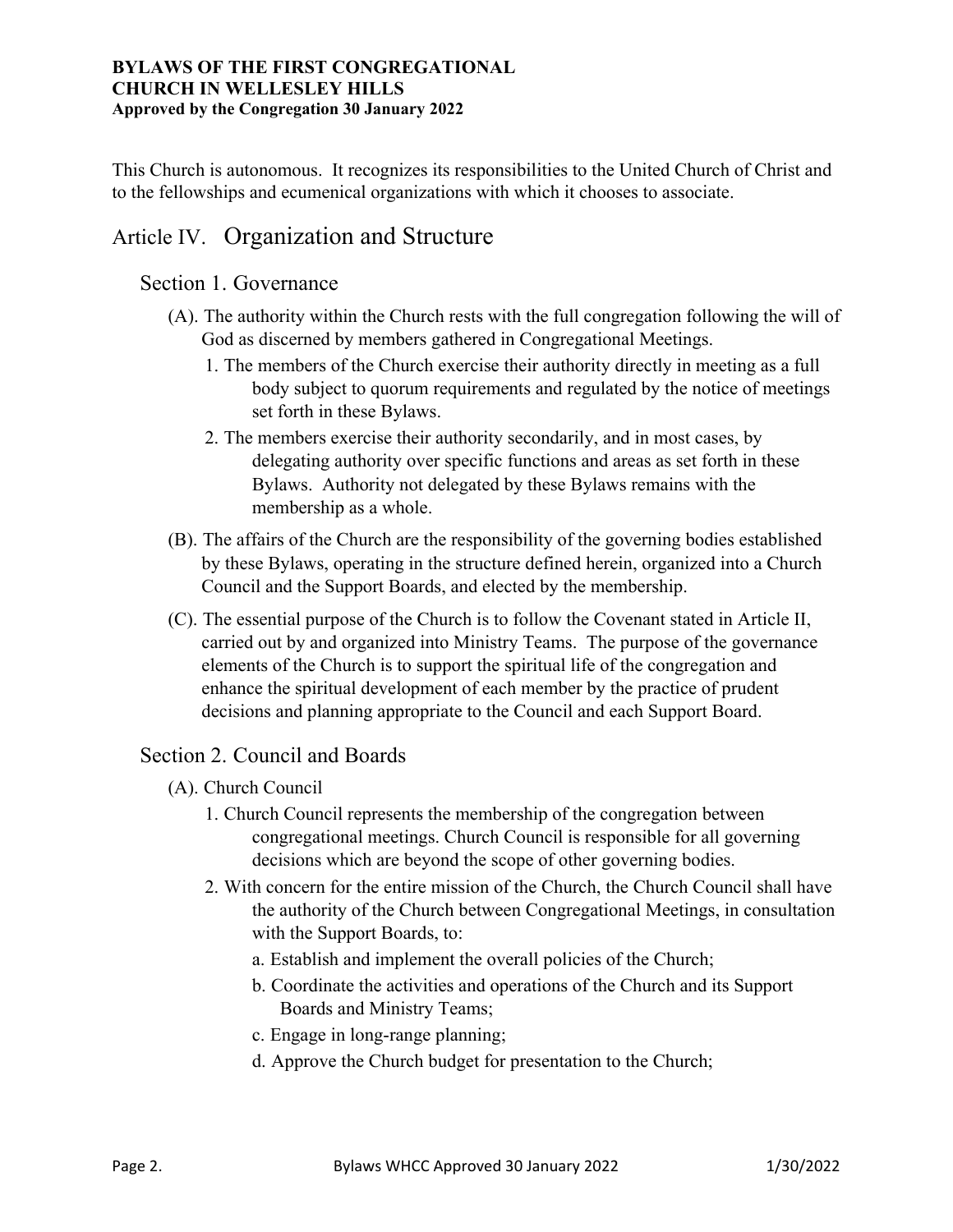- e. Appoint members of the Support Boards and specified Ministry Teams in the event of a vacancy;
- f. Initiate such studies and inquiries and create such special study groups and task forces as it deems appropriate;
- g. Call meetings of the Church; and
- h. Perform such functions as the Church may from time to time assign to it.
- 3. Church Council shall direct the work of such Special Ministry Teams as detailed in the descriptions of Special Ministry Teams, filling the roles described. This will also be carried out with the Wellesley Nursery School in the Hills Advisory Board.
- 4. Members of the Council include Officers, Ex Officio members and At-Large members.
	- a. Church Officers which serve on the Council include: the three members of the Office of the Moderator, Treasurer, Clerk,
	- b. Ex Officio members include: The Senior Minister.
	- c. At-Large members include four elected members serving 4-year terms and elected one each year to these positions in sequence to create overlapping terms.
- 5. Notwithstanding any other provisions of these Bylaws, the Church Council may not, without the express authorization of the Church, sell or acquire real estate, call or terminate a member of the Clergy, make a determination of a member's status, or amend these Bylaws.
- (B). Support Boards General Overview
	- 1. Four Support Boards Spiritual Care, Christian Service, Faith Formation, and Stewards - are established to govern the mission of the Church in four comprehensive areas. Each Support Board will sponsor, supervise and support the activities of Ministry Teams within their areas of ministry.
	- 2. Each Support Board shall choose its chair and vice-chair or co-chairs for the forthcoming year at the end of the current Church year. The chair shall call meetings of the Support Board and preside thereat, prepare and present the annual report, and act as a liaison to the Clergy between meetings. The cochair or vice-chair shall act as the chair in the absence of the chair. The Support Board shall name a chair pro tempore when neither the chair nor the vice-chair is able to fulfill the role of chair.
	- 3. Each Support Board shall provide support and leadership to the Ministry Teams it sponsors, and shall sponsor new Ministry Teams or dissolve Ministry Teams as appropriate to the mission of the Church within the areas of responsibility listed below.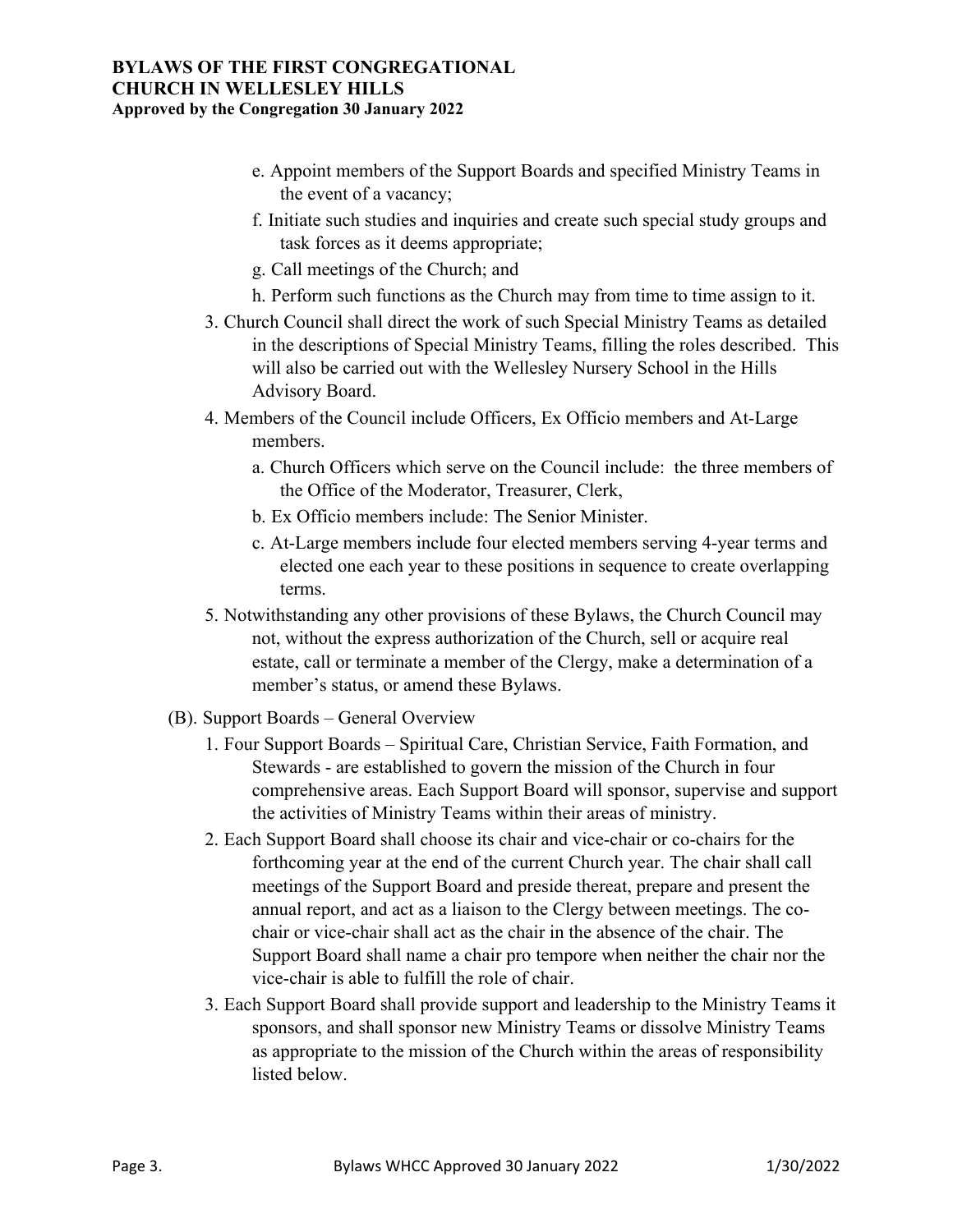- 4. For the funding of its ministries, and those of the Ministry Teams it sponsors, each Support Board shall submit a request for budgeted monies to the Stewards Support Board and be responsible for the allocation of the budgeted funds during the Church year.
- 5. Support Boards will meet at least four times evenly throughout the year in carrying out their responsibilities to provide support and accountability to the Ministry Teams in their area of ministry.
- 6. In sponsoring Ministry Teams, Support Boards shall encourage and inspire formation of Ministry Teams as requested by members of the congregation from time to time, ensuring the presence of all requirements as set forth in Church policies, including the identification of a Leader and the publishing of a Statement of Purpose for each Ministry Team.
- (C). Spiritual Care Support Board Deacons
	- 1. Shall be comprised of at least six members, serving in overlapping three-year terms, with the actual number to be determined year-to-year by the Support Board in consultation with Church Council and elected by the Annual Meeting.
	- 2. The Spiritual Care Support Board shall:
		- a. Act with regard to the spiritual care of the Church;
		- b. Provide for the service of the Lord's Supper, assist Clergy with the distribution of the elements, and have custody of and the responsibility for the care of the Church's communion service;
		- c. Function as provided in Article VIII with regard to membership;
		- d. Be concerned with the welfare of those who are sick or in need;
		- e. Approve the use of Church property for purposes other than those normally accorded to the activities of each of the integral units of the Church and set rental rates if appropriate;
		- f. Provide for a qualified preacher during vacation, illness, or sabbatical leave of the Clergy, when feasible doing so in counsel with the Senior Minister;
		- g. Be responsible for providing an Interim Minister for any period of vacancy in the position of a Minister, and the Interim Minister shall be ineligible for consideration as the new Minister while serving in the Interim position;
		- h. Act as provided in Article VI with respect to the Clergy and the professional staff and act as the steward of the pastoral relationship, including the formation of search committees to recommend a candidate for vote by the congregation to fill any position of Minister; and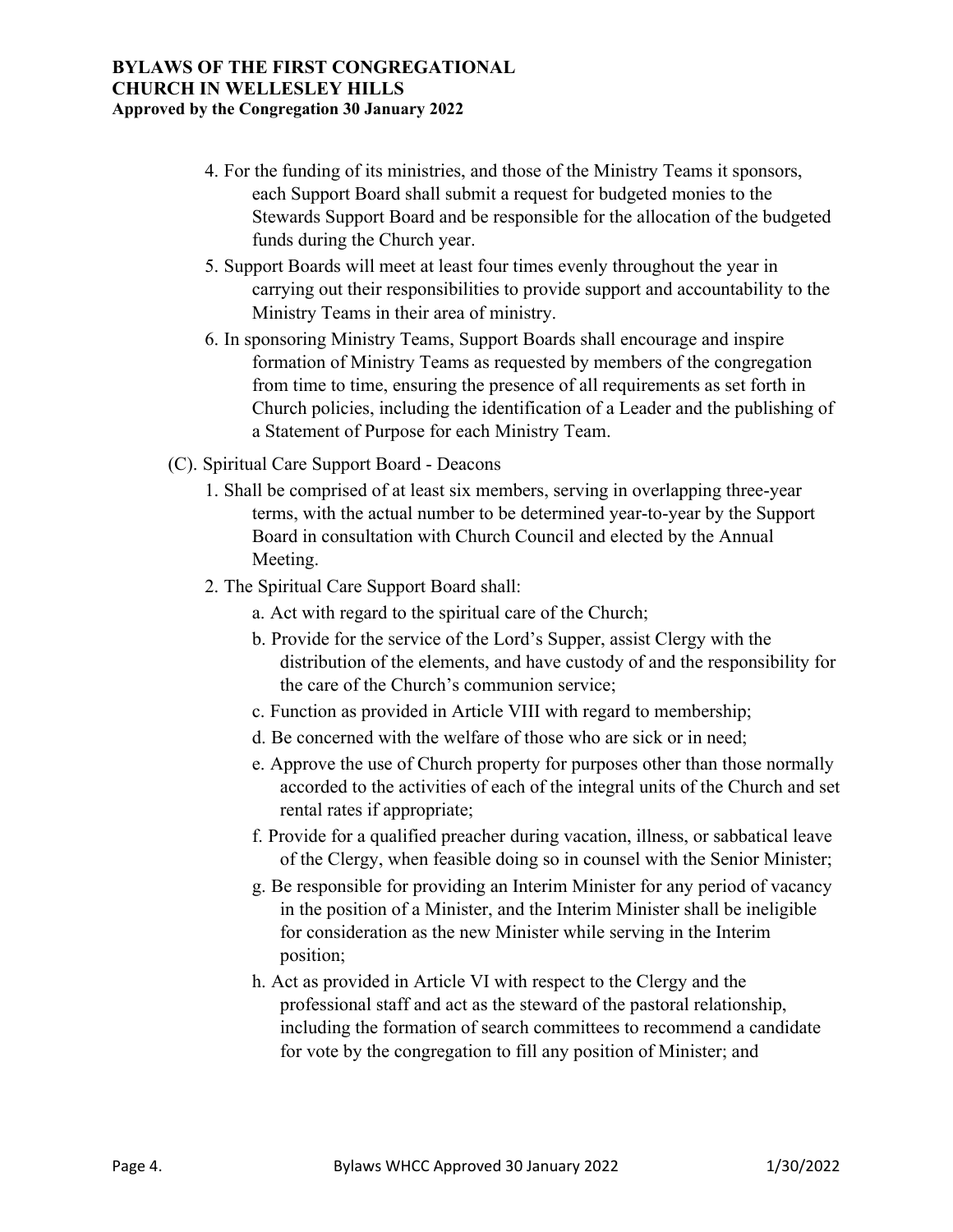- i. Determine, in counsel with the Senior Minister, which other ministers shall be permitted to participate in public services of worship and recognized religious rites of this Church.
- (D). Faith Formation Support Board
	- 1. Shall be comprised of at least six members, serving in overlapping three-year terms, with the actual number to be determined year-to-year by the Support Board in consultation with Church Council and elected by the Annual Meeting.
	- 2. The Faith Formation Support Board shall oversee opportunities for the formation of faith in education and practice for the congregation and community, including children, youth, and adults.
- (E). Christian Service Support Board
	- 1. Shall be comprised of at least six members, serving in overlapping three-year terms, with the actual number to be determined year-to-year by the Support Board in consultation with Church Council and elected by the Annual Meeting.
	- 2. The Christian Service Support Board shall:
		- a. Oversee the missionary ministry of the Church, including opportunities for service and education;
		- b. Direct the Treasurer as to the benevolence monies to be paid as grants to organizations outside the Church; and
		- c. Decide on the objects for special offerings when the Church has not acted thereon.
- (F). Stewards Support Board
	- 1. Shall be comprised of at least six members, serving in overlapping three-year terms, with the actual number to be determined year-to-year by the Support Board in consultation with Church Council and elected by the Annual Meeting.
	- 2. The Stewards Support Board shall:
		- a. Be responsible for the management of the real property of the Church and its financial affairs and business matters, subject to the direction of the Church and the provisions of these Bylaws;
		- b. Prepare the annual budget of the Church and, after approval by the Church Council, present it at Annual Meeting for action by the Church;
		- c. Provide the ways and means of underwriting the financial support of the program of the Church;
		- d. Have the power to authorize and direct the Treasurer as to the payment of money under its control;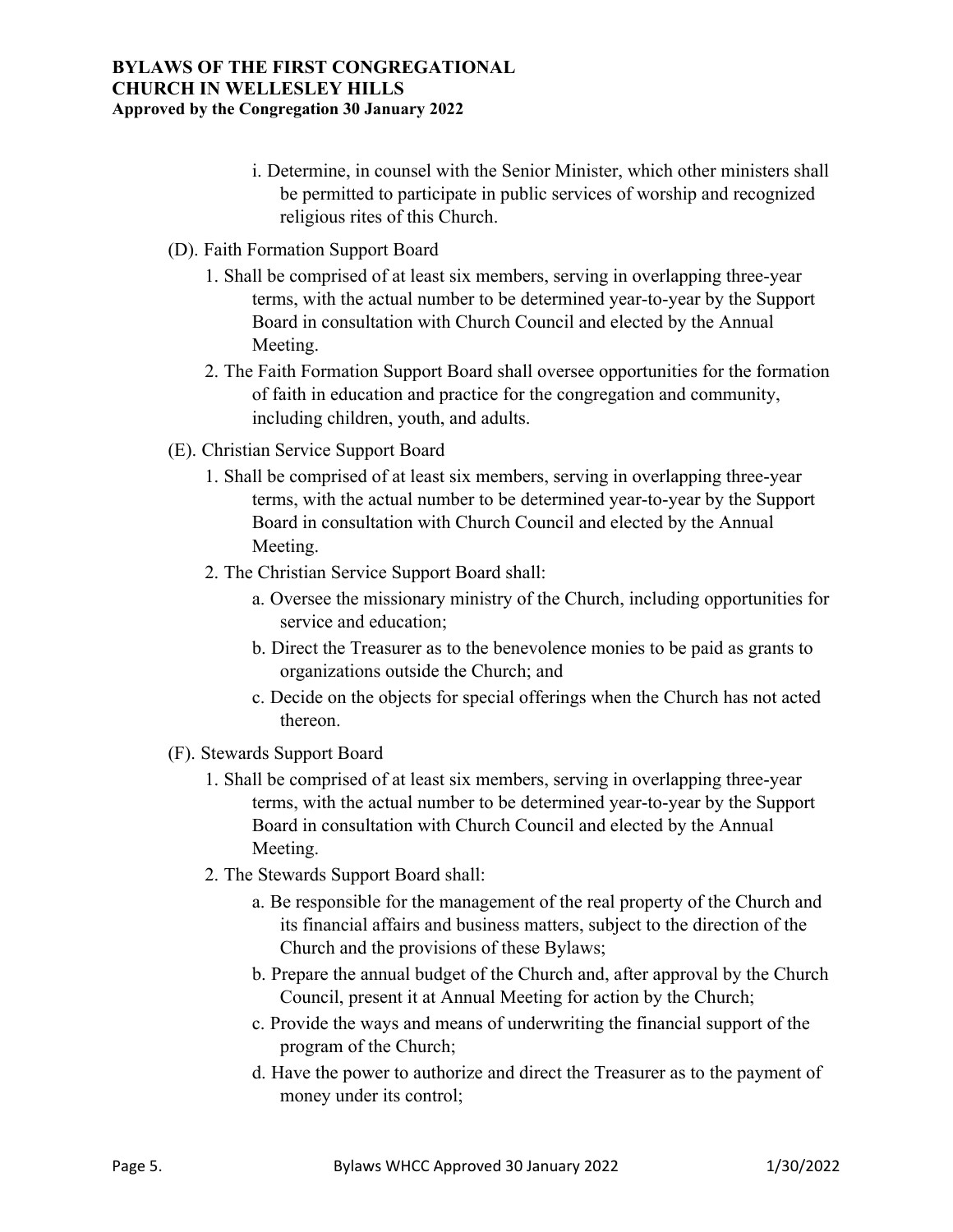- e. Be empowered to call special meetings of the Church for direction by the Church on matters with which it is concerned.
- f. Request the direction of the Church on the purchase, sale or trade of real property in the name of the Church, and the action taken by this Support Board pursuant to the direction of the Church shall be binding upon the Church;
- g. Except where restricted therefrom in the provisions of any trust agreement, have the duties and responsibilities for management of all funds invested in the name of the Church with the authority to make changes in the investment portfolio of the Church, and direct the Treasurer to execute such changes. It may engage professional investment advisory services for assistance with the management of investment funds of the Church;
- h. Supervise and be responsible for the maintenance of all Church properties owned from time to time, including but not limited to the Church building, equipment, furniture, fixtures and grounds, and any parsonages and grounds (referred to herein as "Properties"). The Support Board shall undertake and oversee actual maintenance directly and through the church staff as appropriate;
- i. Oversee any renovations or restorations to the Properties, and any purchases which will become Properties;
- j. Oversee all employees and contractors working for the Church who are responsible for the maintenance of the Properties; and
- k. Provide a current inventory of Church property and maintain insurance against the damage or loss of Church property and against claims of liability.

Section 3. Wellesley Nursery School in the Hills Advisory Board.

- (A). In carrying out its mission to care for and educate children and youth, the Church has created the Wellesley Nursery School in the Hills, which is a licensed nondenominational preschool open to the general public.
- (B). The Wellesley Nursery School in the Hills operates under a Director who manages all aspects of the School with wide authority for its budget. The Director reports to the Senior Minister or their designee. The Director and Nursery School staff are employees of the Church and hold all credentials required by applicable laws and regulations.
- (C). The Church has created the Wellesley Nursery School in the Hills Advisory Board and tasks it with oversight of the School to support the School's proper and efficient operation.
	- 1. The members of the Advisory Board are: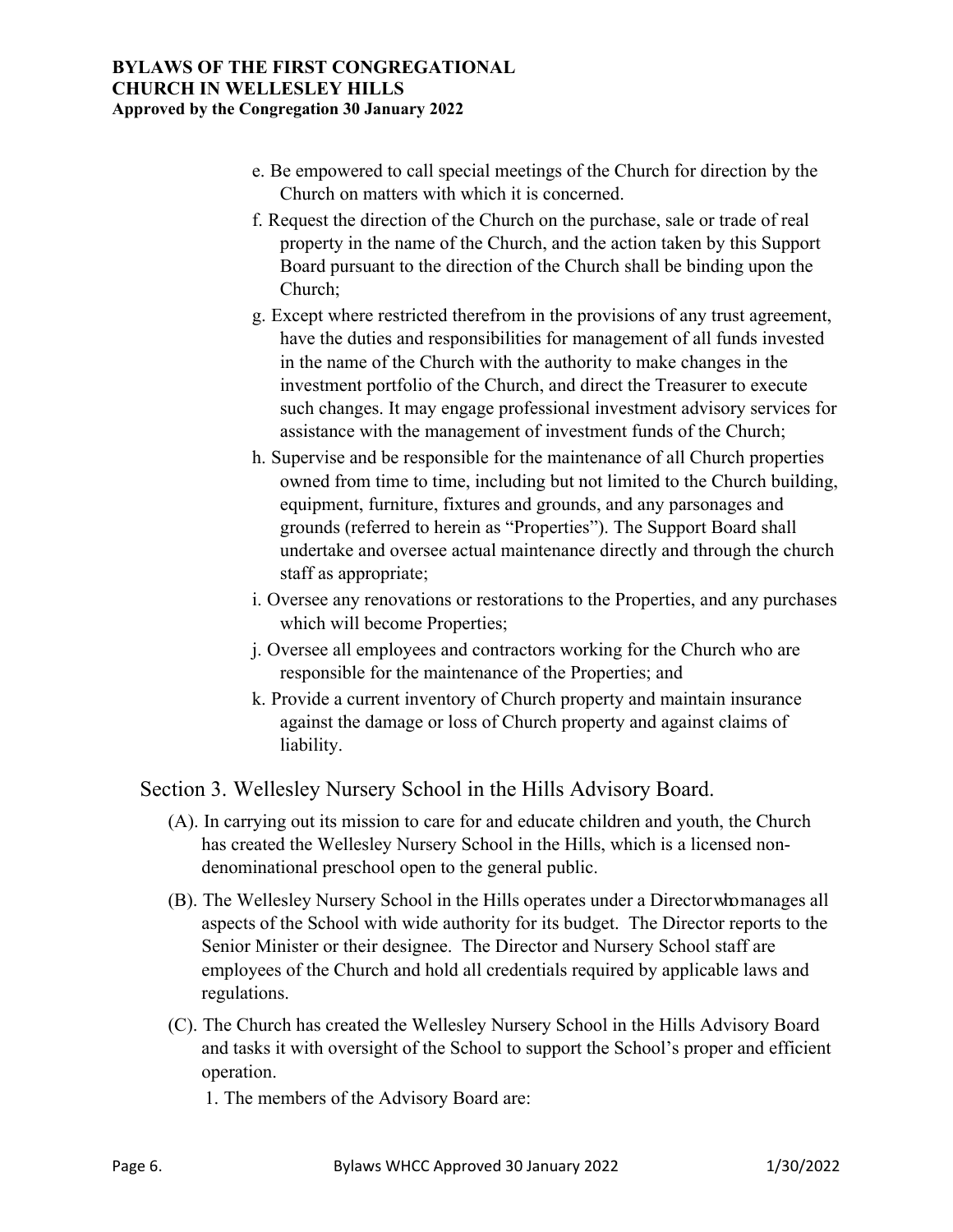- a. Senior Minister of Wellesley Hills Congregational Church, or their designee, as a voting ex officio member;
- b. A Moderator of Wellesley Hills Congregational Church as a voting ex officio member;
- c. Director of the Wellesley Nursery School in the Hills as a voting ex officio member; and
- d. A minimum of four At-Large members with staggered three-year terms.
- 2. The At-Large members are nominated by the existing Advisory Board and appointed by Church Council. Church Council may decline a recommended candidate, necessitating the Advisory Board to look for another candidate.

## Section 4. **Special Ministry Teams**

- (A). The purpose of Special Ministry Teams is to provide teams within the organization of the Church to carry out essential tasks in a hybrid form of Ministry Team.
	- 1. Whereas Ministry Teams welcome opt-in members almost without limitation, Special Ministry Teams operate with members who are chosen for experience, skills, or specific abilities to carry out duties requiring exceptional expertise.
	- 2. Whereas Ministry Teams are sponsored by a Support Board, Special Ministry Teams are responsible to a Support Board or Church Council.
	- 3. Like Ministry Teams, Special Ministry Teams will:
		- a. Have a mission statement;
		- b. Identify their sponsor; and
		- c. Set its own agenda, programs and plans for carrying out its tasks.
	- 4. Unlike Ministry Teams, Special Ministry Teams:
		- a. Must be defined and described in the Bylaws;
		- b. Must have only members who are members of the Church.
		- c. Might not be responsible to advise the congregation of their work, as defined specifically for that Special Ministry Team;
		- d. Might not select their own leaders as defined specifically for that Special Ministry Team;
		- e. Might not recruit their own members, as defined specifically for that Special Ministry Team; and
		- f. Might not report annually in a formal form, as defined specifically for that Special Ministry Team.
- (B). In accordance with the above Paragraph (A), Special Ministry Team's members will have the following requirements:
	- 1. Each Special Ministry Team will receive a clear area of responsibility;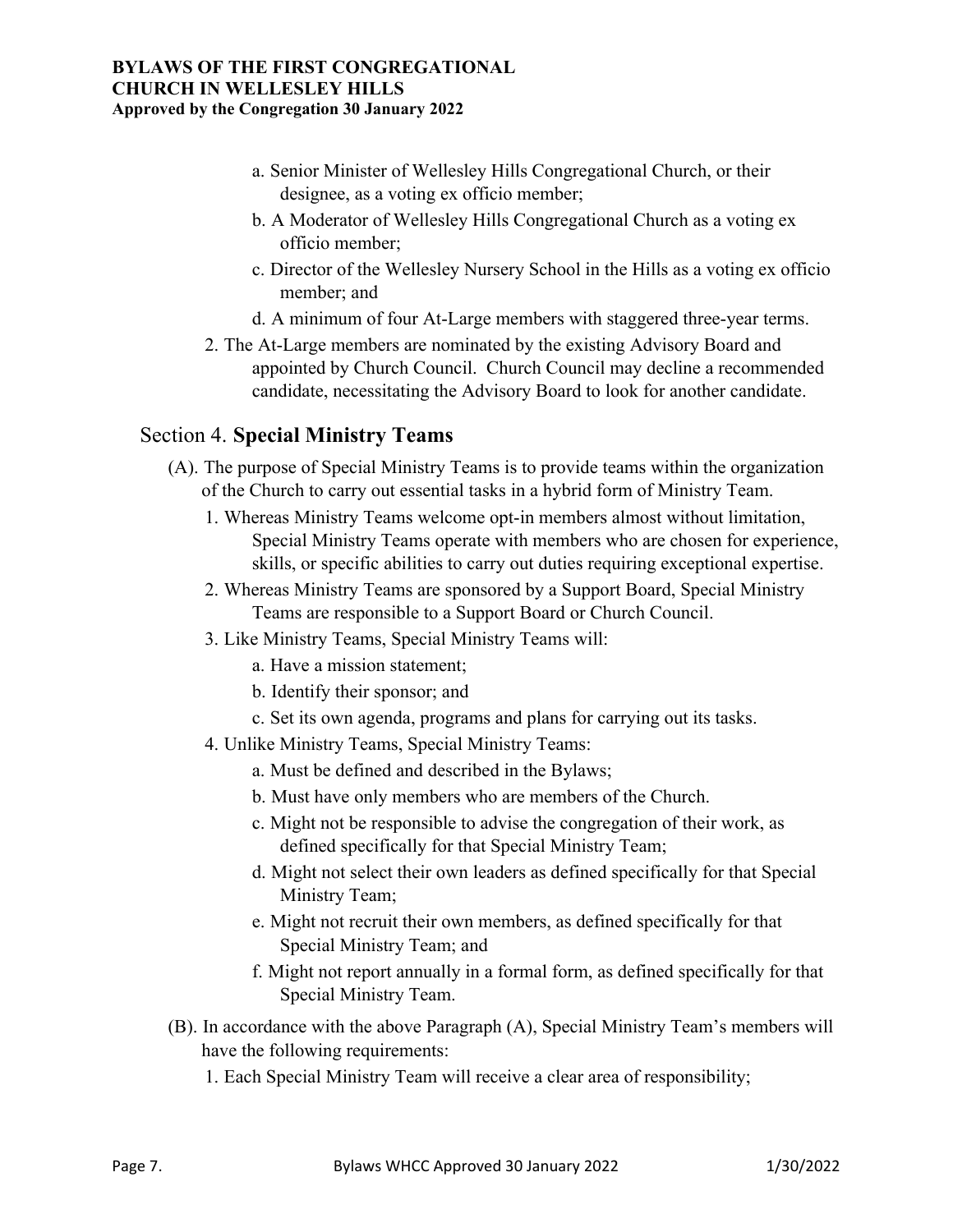- 2. Members may serve in roles to communicate among governance bodies or Ministry Teams as defined specifically for that Special Ministry Team;
- 3. Members will be nominated and elected or appointed as defined specifically for that Special Ministry Team;
- 4. Members will be of a set number and will serve defined terms as defined specifically for that Special Ministry Team; and
- 5. Members may be required to have professional experience or training for the work of the group, as defined specifically for that Special Ministry Team.
- (C). Participation & Involvement Special Ministry Team
	- 1. The Participation & Involvement Special Ministry Team shall nominate candidates for all Church Officers, Church Council, Support Boards, and Special Ministry Teams, when so directed by Church Council, and as described by these Bylaws, to be filled by nomination of this Participation & Involvement Special Ministry Team for election at the Annual Meeting or by interim appointment by Church Council. It shall submit its list of nominees to the Clerk in time for publication with the warrant for the call of the Annual Meeting. It shall have secured the consent of each nominee it proposes. Additional nominations may be made from the floor at Annual Meeting.
	- 2. The Participation & Involvement Special Ministry Team works under the guidance of Church Council.
	- 3. The Participation & Involvement Special Ministry Team shall be comprised of at least three members nominated by the existing Participation & Involvement Special Ministry Team, in consultation with the Clergy. The members of the Special Ministry Team shall be elected to overlapping three-year terms and the four ex-officio representatives of the four Support Boards shall be designated annually by the respective Support Boards.
- (D). Personnel Special Ministry Team
	- 1. Works under the guidance of Church Council and shall be comprised of the Senior Minister and one Moderator, one Senior Deacon, and one member of Stewards Support Board, all of whom shall serve as voting ex-officio members. The Personnel Special Ministry Team will also have three At-Large members who are nominated by Church Council in consultation with the Senior Minister and the Moderators, and elected for three-year staggered terms.
	- 2. Shall provide advice to the Senior Minister, or others as designated by the Senior Minister, regarding the Church's administrative structure and personnel issues.
	- 3. Shall provide a forum in which issues among staff and/or among staff and clergy can be dealt with constructively and confidentially.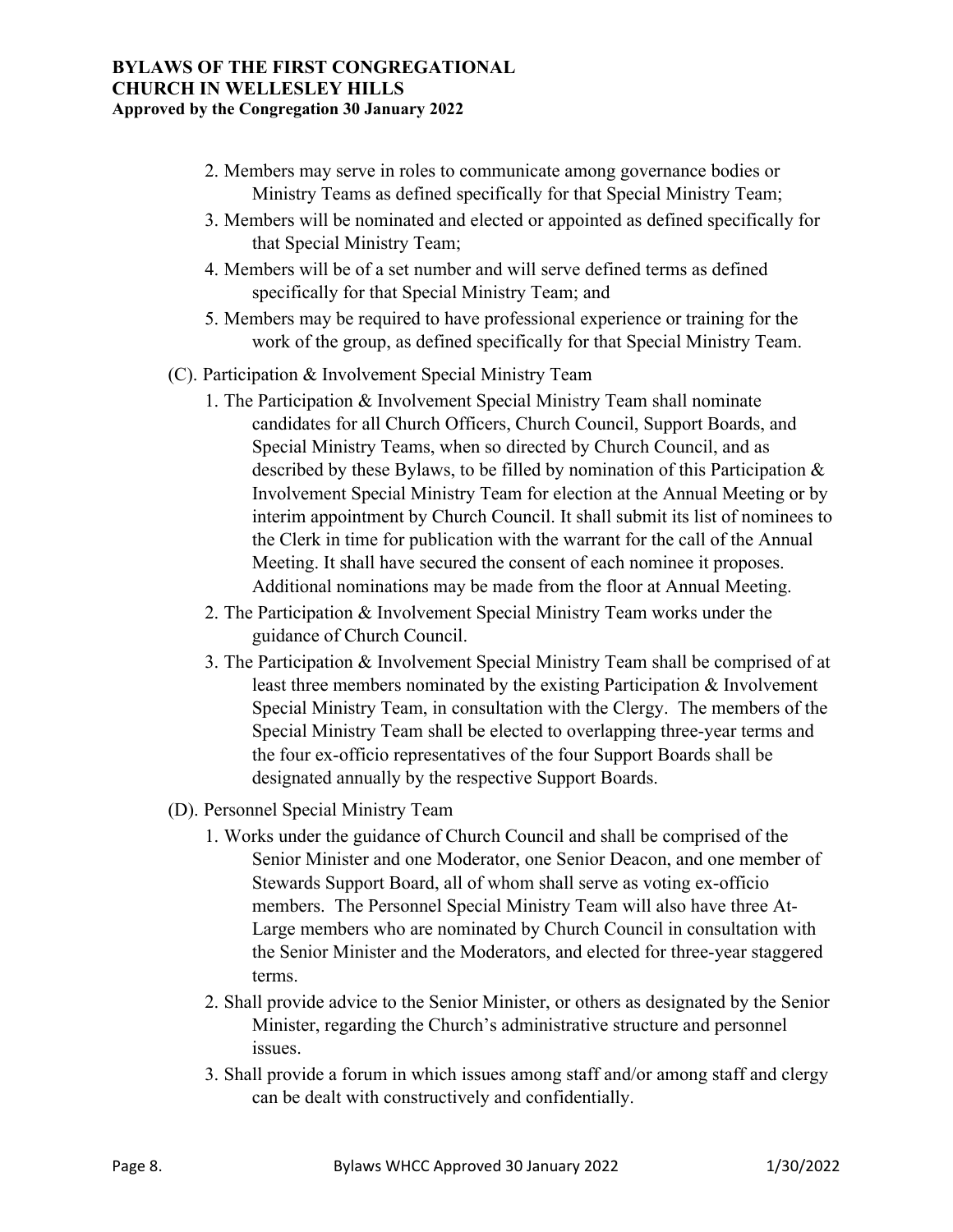- 4. Shall make annual budget recommendations to the Stewards Support Board about salary and benefit offerings for the Church's staff.
- (E). Pastor Parish Relations Special Ministry Team
	- 1. The function of the Pastor Parish Special Ministry Team shall be to support an open relationship between the Clergy and the Church by fostering communications, discussing strengths and weaknesses, and providing a framework in which issues can be dealt with constructively and confidentially.
	- 2. The Pastor Parish Relations Special Ministry Team shall:
		- a. be comprised of eight Deacons or Deacons Emeriti, at least three of whom are currently serving on the Spiritual Care Support Board. Members shall be nominated by the co-chairs of the Spiritual Care Support Board, in consultation with the Clergy and current members of the Ministry Team and be elected for 4-year staggered terms. As with all elected positions, members can be re-elected once to a consecutive term.
		- b. elect a chair and a vice-chair for a term of one year at the end of each Church Year for the following year
		- c. meet periodically, except in July and August.
		- d. appoint one member to be an ex-officio member of the Property Maintenance Ministry Team if church-owned property is used to house any minister.
- (F). Delegates
	- 1. From time to time, the Church may seek to be formally represented at meetings of the Southern New England Conference of the United Church of Christ (SNECUCC) and to other such groups with which it has relationships or interests. For this purpose, Delegates are identified by the Congregation.
	- 2. The number of Delegates elected each year will equal the number determined by the SNECUCC to be allowed to represent the Church, but no fewer than two.
	- 3. Delegates, when duly elected and installed, are authorized to vote for the Church, at meetings of SNECUCC and others, seeking guidance from the congregation, or the Church Council, as is appropriate.
	- 4. Delegates are nominated by the Participation & Involvement Special Ministry Team and elected at the Church's Annual Meeting or by interim appointment by Church Council. Delegates may succeed themselves and may serve on a Support Board or Church Council concurrently.
- (G). Safe Church Special Ministry Team
	- 1. The Safe Church Special Ministry Team oversees the training and proper documentation control to meet all requirements of the Safe Church Program, as set forth in Safe Church Policy. This includes conducting, submitting, and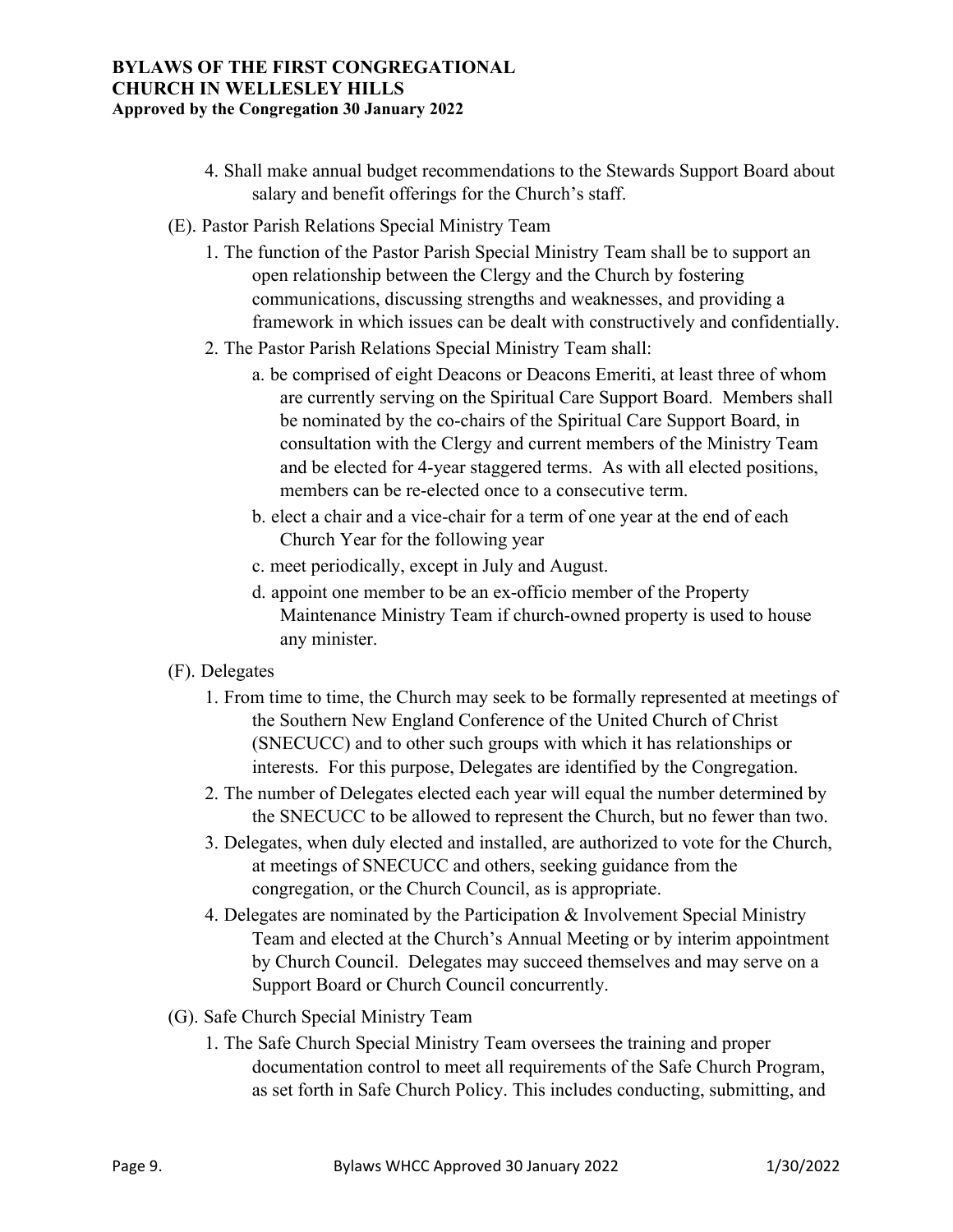receiving the results of CORI and SORI checks, and taking action as appropriate.

- 2. The Safe Church Special Ministry Team shall:
	- a. meet at least two times a year, in the second quarter of the year, before school lets out and the third or fourth quarter in time for reporting in the Annual Report, which is presented at the Annual Meeting, at a time and date to ensure documentation is complete and reporting to the congregation will be adequate.
	- b. meet at any time during the year as required by its members or based on information brought to the attention of any Team member of a situation creating a need. Extra support may be requested from Church Council by the Safe Church Special Ministry Team.
	- c. have at least four members, each serving a two-year overlapping term. One member of the Clergy and one current Deacon will be voting ex officio members. At least two At-Large members will be nominated by P&I and appointed by vote of the congregation, one male and one female, one of whom will be chosen by the Team as chair.

## Section 5. Ministry Teams

- (A). The role of Ministry Teams
	- 1. Ministry Teams carry out specific, well defined, ministries of the Church. They are the core of Church volunteer operations. Members join throughout the year on an "opt in" basis of self-nomination. Ministry Teams may rely upon their sponsoring entity for budgetary or governance support to allow them to focus on serving their specific ministries with minimal distraction from other duties.
	- 2. Ministry Teams are sponsored by the Support Board which is responsible for the relevant area of the Church's total ministry in which a Ministry Team works.
- (B). Ministry Teams are responsible:
	- 1. for keeping the congregation advised of their work;
	- 2. for selecting their own leaders;
	- 3. for recruiting the members, in number and with the skills, to carry out their ministry purpose;
	- 4. for reporting annually in a formal statement to be published in the Annual Report of the Church; and
	- 5. for developing annual goals and longer-term objectives, including financial needs (budget), personnel needs (recruiting) and milestones or other verifiable operational goals.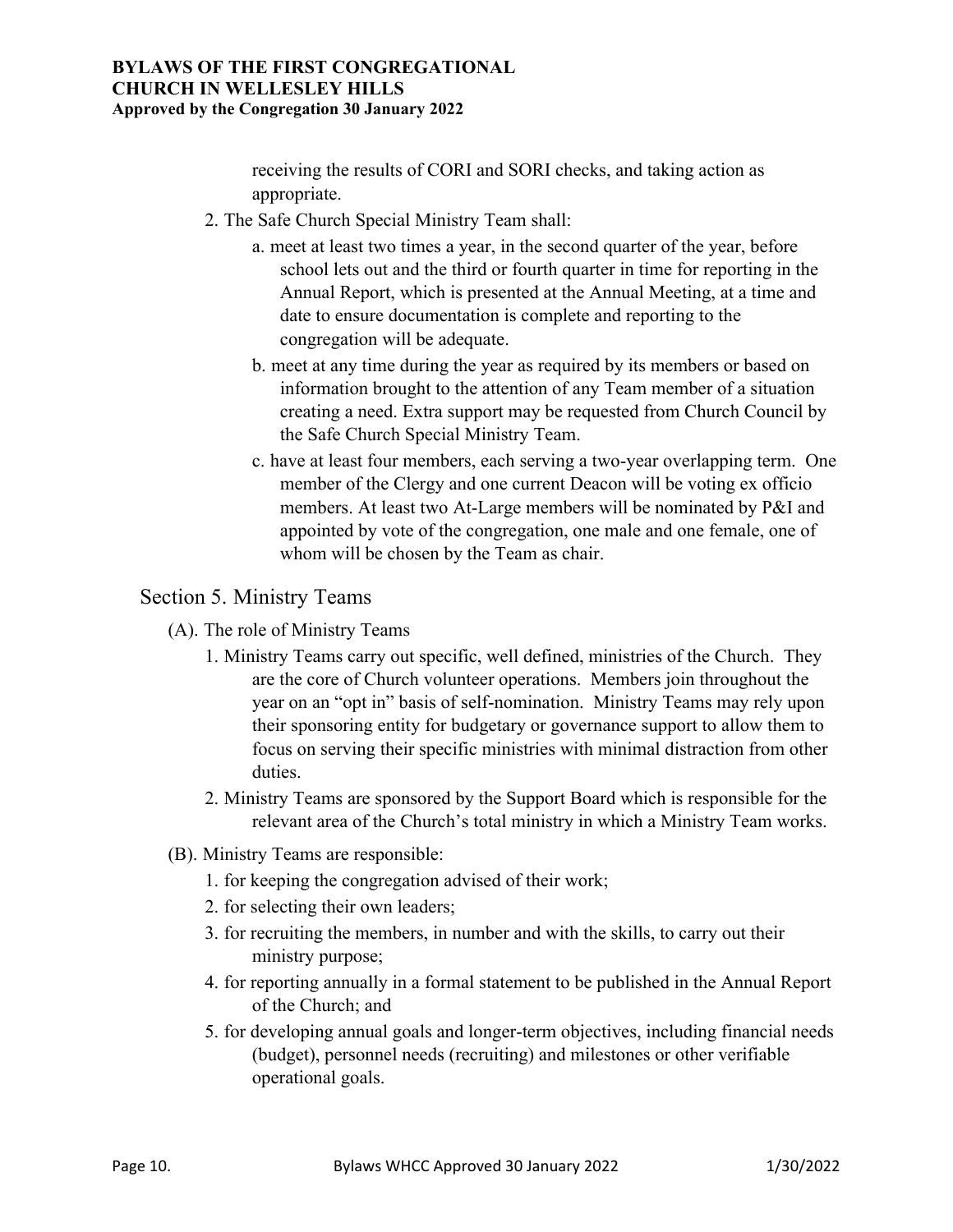- (C). Strong collaboration is necessary within Ministry Teams to make them effective, and among Ministry Teams and Support Boards to keep all elements of the Church moving ahead.
- (D). Minimum requirements for Ministry Teams
	- 1. A Ministry Team must have at least one Leader.
	- 2. A Ministry Team must have a Statement of Purpose which demonstrates a connection to at least one Visioning Hallmark, a result of a group-building exercise several years ago to identify who we are, and what values we share.
	- 3. A Ministry Team sets its own agenda, programs, and plans for executing these.
	- 4. A Ministry Team welcomes and invites new members appropriate for its purpose.

## Article V. Leadership and Roles

### Section 1. Officers

- (A). An Office of the Moderator is established with three Moderators serving: Current Moderator, Former Moderator and Rising Moderator.
	- 1. The three Moderators may consult as a group and formulate plans and policies as a group.
		- a. A Moderator may call upon members of the congregation for advice and support as the Moderator sees fit, from time to time.
		- b. A Moderator shall have the right to retain counsel to advise on legal matters of the Church.
		- c. A Moderator shall be elected annually for a three-year term, succeeding through the three positions in order: Rising, Current, and Former Moderator.
	- 2. The Current Moderator shall:
		- a. preside at all business meetings of the Church,
		- b. be a member of the Church Council and serve as its chair,
		- c. act directly or designate a member of the Church Council to prepare and present the report of the Church Council at the annual meeting, and
		- d. be a co-signatory with the Clerk of legal documents of the Church.
	- 3. The Former Moderator shall consult with the Current Moderator and may fill the role of the Current Moderator.
	- 4. The Rising Moderator shall consult with the Current Moderator and may fill the role of the Current Moderator as requested by the Current and/or Former Moderator.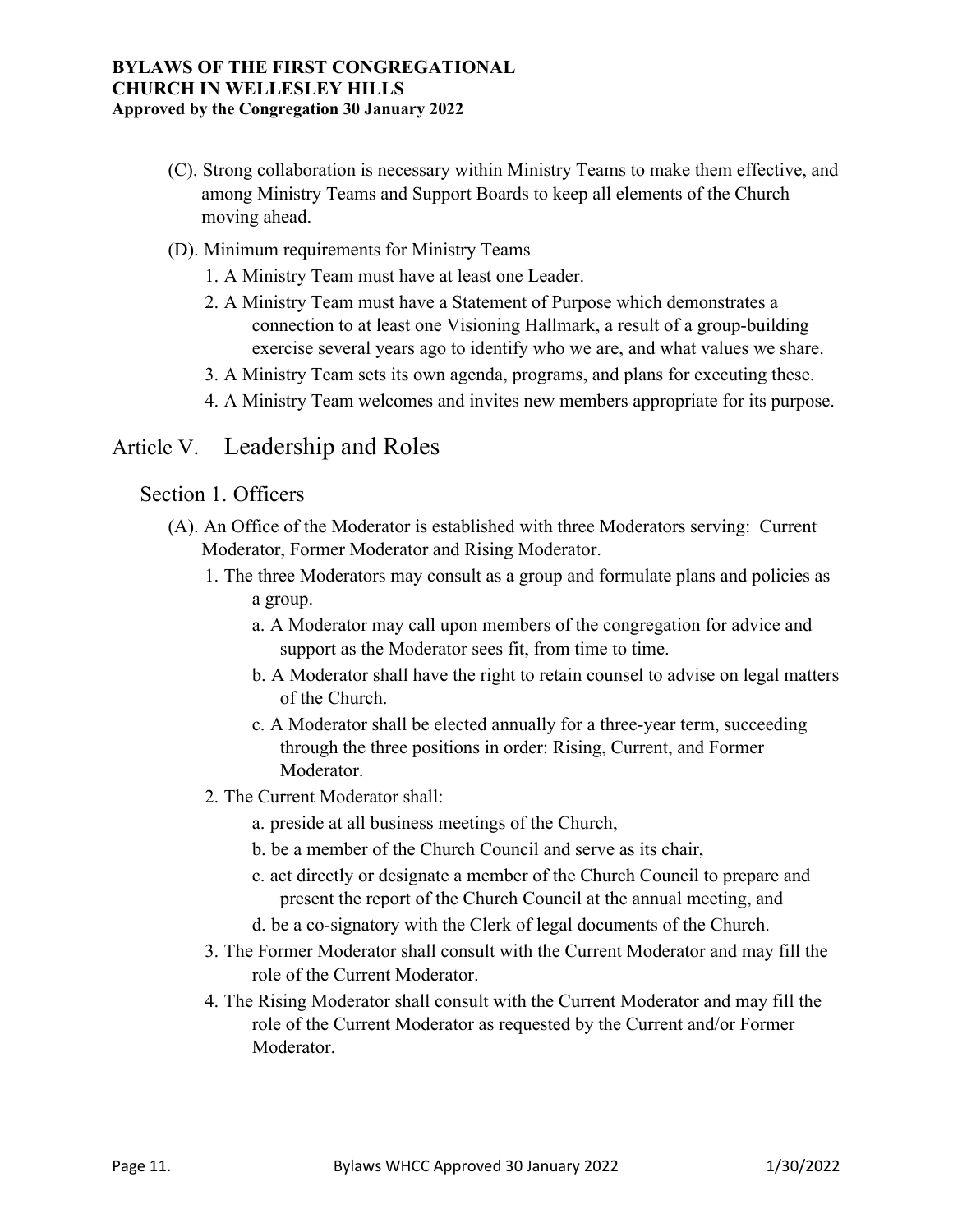- (B). Treasurer shall:
	- 1. Have oversight of all money, checks, and negotiable vouchers received by and belonging to the Church, ensuring the prompt deposit of all monies in a bank or trust company to the credit of the appropriate separate account standing in the name of the Church,
	- 2. Be a member of the Church Council and an ex officio member of the Stewards Support Board,
	- 3. Oversees the maintenance of separate accounts as follows:
		- a. of all money at a worship service that is contributed for cases of need within the congregation with other money given for that purpose, holding the same subject to distribution order of the Senior Minister and the chair of the Spiritual Care Support Board;
		- b. of all money raised for the purpose of Christian benevolences, making payment to the several persons or societies entitled thereto, upon order of the Christian Service Support Board;
		- c. of all receipts for the support of public worship or of any department of Church work, making payment on order of the Church or of the duly authorized person, or governing body; and
		- d. of each special fund of the Church, making payment for properly designated purposes as directed by the Church or duly authorized person, or governing body, of the Church
	- 4. Have the power to sign checks against the accounts standing in the name of the Church for proper Church purposes and expenses;
	- 5. Have the power to utilize savings accounts for one or more separate accounts, to the respective benefit of each separate account pending payment therefrom;
	- 6. Have the power to execute changes in the invested funds of the Church at the direction of the Stewards;
	- 7. Present the Treasurer's annual report at the Annual Meeting as a statement of receipts and expenditures and of fund balances of the Church; and
	- 8. Assume the duties and responsibilities of the Assistant Treasurer when the Assistant Treasurer is unable to perform them.
- (C). Assistant Treasurer shall:
	- 1. Have the authority to sign checks drawn against the accounts standing in the name of the Church for Church purposes and expenses;
	- 2. Be an ex officio member of the Stewards Support Board;
	- 3. Oversee cash and checks received weekly in the offering plate.
	- 4. Assume the duties of the Treasurer with full power of the office whenever the Treasurer is unable to perform them; and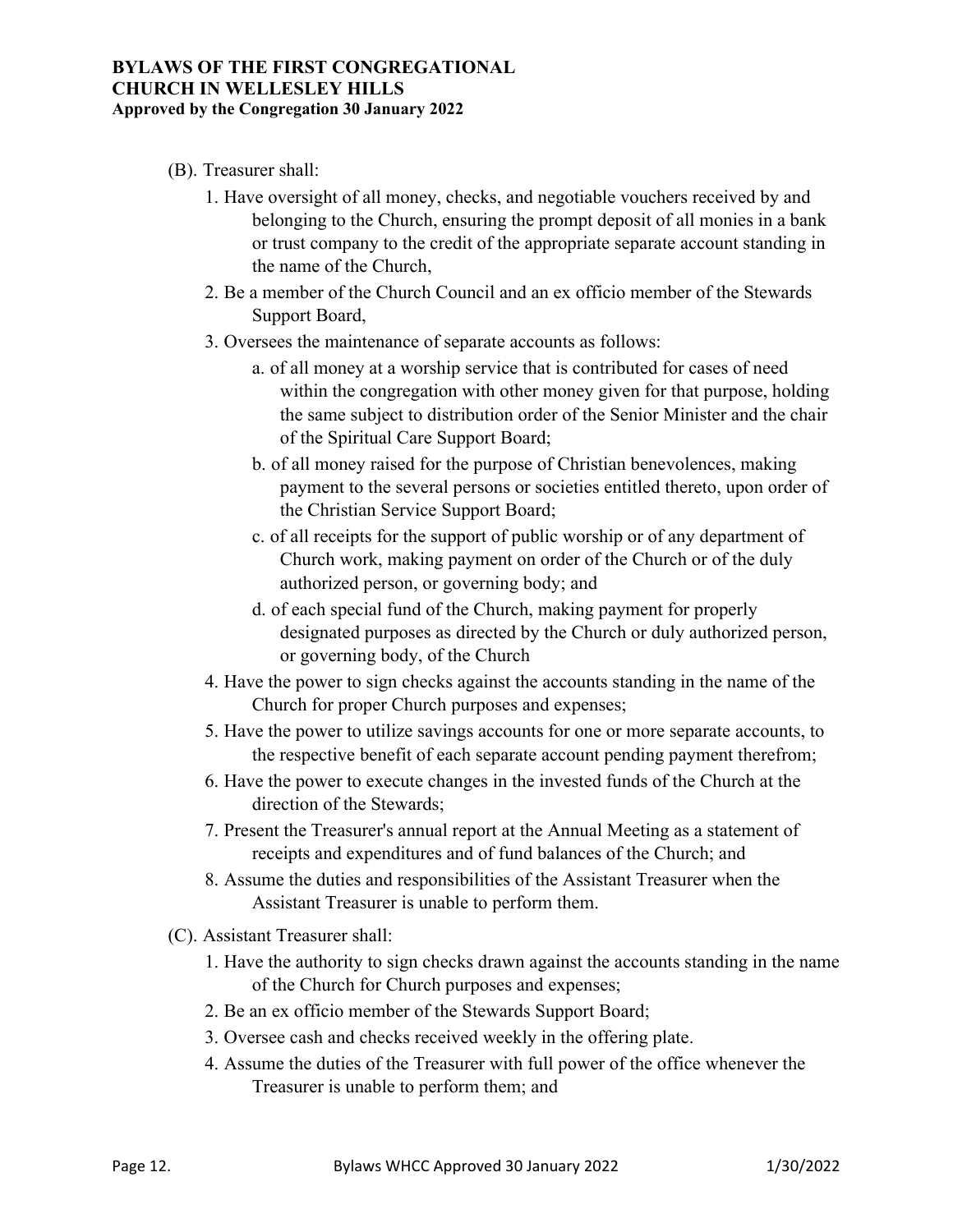- 5. Succeed to a vacancy in the office of Treasurer until a successor is elected at the next Annual Meeting and becomes qualified.
- 6. In the event that both the Treasurer and Assistant Treasurer are unable to perform their duties, Stewards Support Board may appoint an active member of the Church to serve for the interim.
- (D). Clerk shall:
	- 1. Be duly sworn;
	- 2. Be a member of the Church Council and a non-voting ex officio member of the Spiritual Care Support Board;
	- 3. Keep a complete record of the transactions of all business meetings of the Church and the minutes of all meetings of the Church Council, of the Stewards Support Board and of the Spiritual Care Support Board, directing the Assistant Clerk to share in this duty as deemed appropriate;
	- 4. Preserve on file all of the official communications and written reports, the records of legal documents, the transactions of all business meetings of the Church, and the minutes of all meetings of the Church Council and the Spiritual Care Support Board with the support of appropriate Church Staff;
	- 5. Have oversight for the safekeeping of the valuable papers and documents belonging to the Church and deliver the same for proper purpose upon authorized direction;
	- 6. Keep the Church membership roll as a register of the names of all members as active, inactive, and associate with dates of admission, dismissal, death, and transfer (recording the Church from which a letter of transfer is accepted and the Church to which a letter of transfer is sent) and a record of all baptisms;
	- 7. Issue letters of dismissal or transfer in a form approved by the Spiritual Care Support Board;
	- 8. Notify all officers, delegates, and members of governing bodies of their election or appointment;
	- 9. Give legal notice of all meetings of the Church to all of its active members;
	- 10. Notify the members of the governing bodies of each of their meetings;
	- 11. Be a co-signatory with the Moderator of legal documents of the Church; and
	- 12. Perform such other duties as may be designated for the Clerk elsewhere in these Bylaws.
- (E). Assistant Clerk shall
	- 1. Be duly sworn;
	- 2. Perform all duties and responsibilities of the Clerk during the time the Clerk is unable to fulfill that office;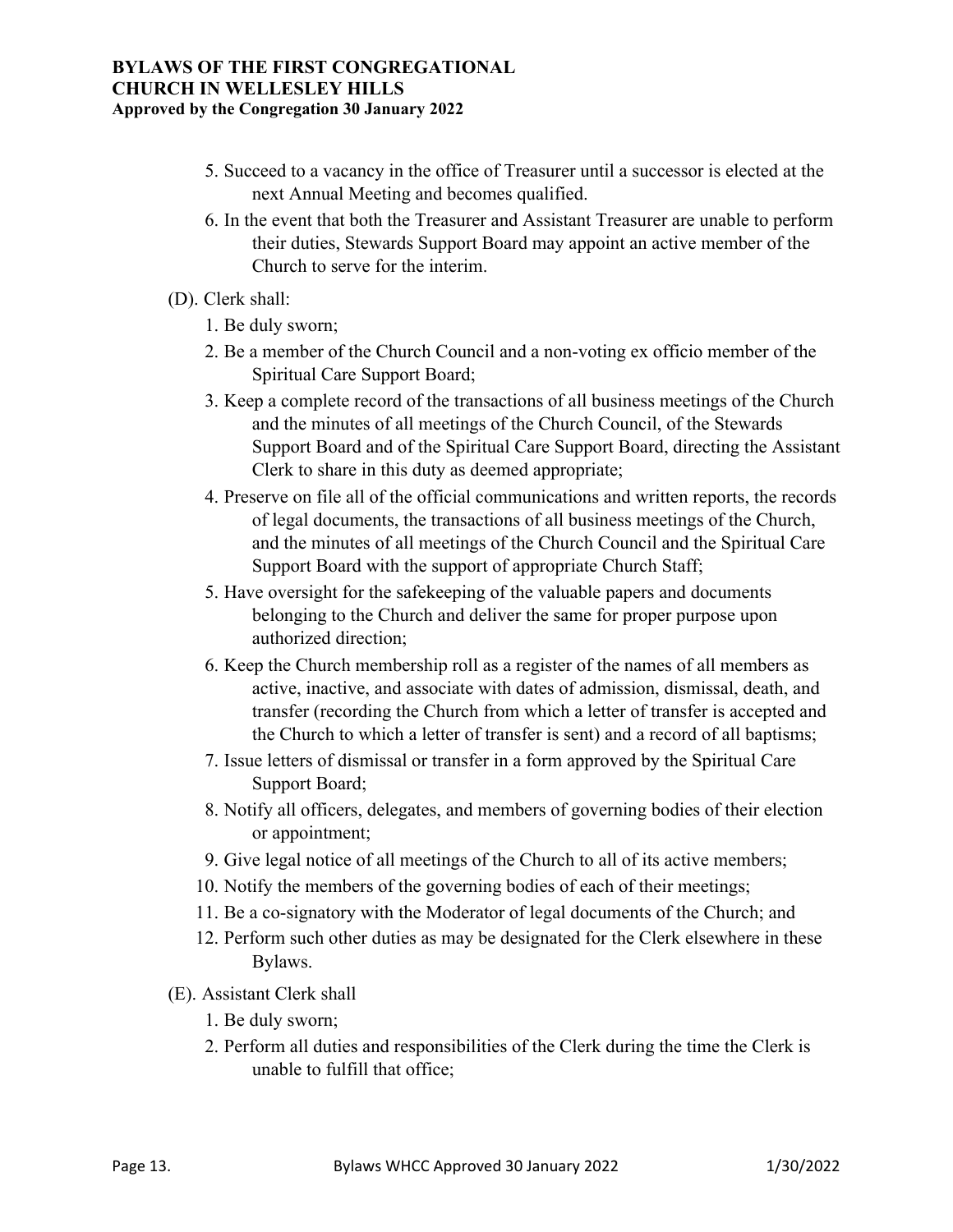- 3. Succeed to a vacancy in the office of Clerk until the election of a successor at the next Annual Meeting; and.
- 4. When neither the Clerk nor Assistant Clerk is present at a Church meeting, the Moderator shall appoint and swear a Clerk pro tempore.

Section 2. Election of Officers, Church Council, Support Boards, and Special Ministry Teams

- 1. Only Active Members may be elected as Officers, Delegates or to serve on Church Council, a Support Board, or Special Ministry Team as stated in Article III.
- 2. Members may be elected to only one position as an Officer, a member of Church Council or a member of a Support Board.
- 3. Members may be elected to serve only on one Special Ministry Team at a time.
- 4. Limitations on members serving as an Officer, on Church Council, on a Support Board or on a Special Ministry Team are not applied when members are serving in an ex officio capacity.
- 5. Members may be reelected only once in continuous service on Church Council, in the Office of the Moderator, on a Support Board, or on a Special Ministry Team regardless of the length of the two terms.
- 6. Church members who serve as ex officio members do so only during the time they hold that position.
- 7. Officers and Delegates may succeed themselves in positions with annual election.
- 8. Members are encouraged to serve on one or more Ministry Teams and are not limited from such service on Ministry Teams by election as an Officer or serving on Church Council, a Support Board, or a Special Ministry Team.

## Article VI. The Clergy and the Church Staff

### Section 1. General

- (A). The Clergy of the Church is comprised of the Senior Minister and Other Ministers bearing pastoral relationship with the Church pursuant to choice of and call by the Church.
- (B). The Church staff is comprised of the professional staff and the general staff.
	- 1. The professional staff of the Church is comprised of the Clergy, headed by the Senior Minister, and the religious professionals (for example: Director of Music, Director of Family Ministry, Seminarian, as may be required from time to time) who are in duly authorized service with the Church.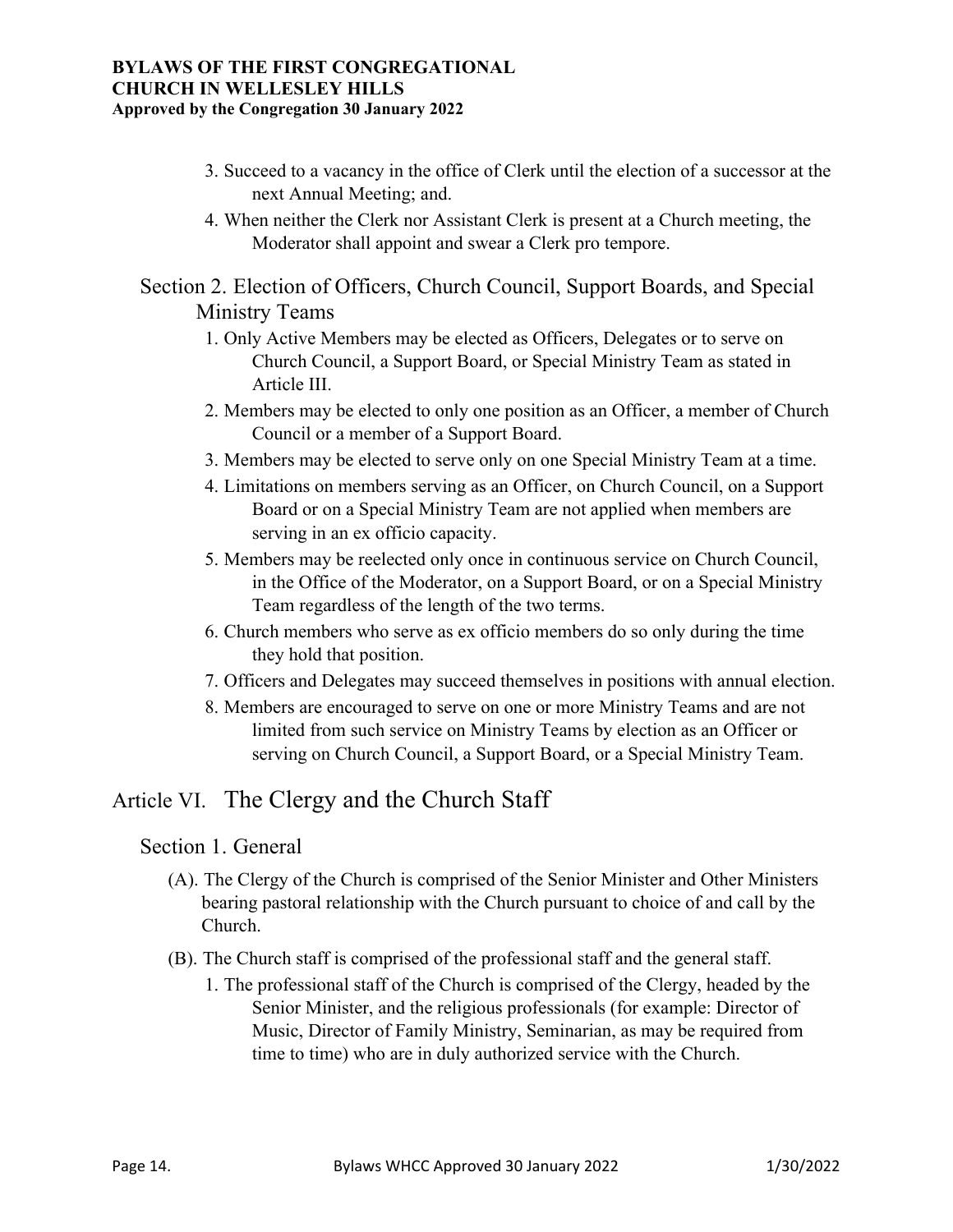2. The general staff of the Church is comprised of the Church Administrator, office employees, custodians, and such volunteers as may be so designated by the Senior Minister and the Personnel Special Ministry Team.

### Section 2. The Clergy

- (A). The Senior Minister and Other Ministers
	- 1. The Senior Minister shall:
		- a. be an ordained minister and shall be duly installed or formally recognized by an appropriate public service of worship soon after coming into active service with the Church.
		- b. function as the spiritual leader of the congregation;
		- c. preach the word;
		- d. have the care of the public services of worship;
		- e. administer the sacraments of Baptism and Holy Communion;
		- f. perform other religious rites recognized by the Church;
		- g. oversee the Church staff in counsel with the responsible governing bodies;
		- h. oversee any Other Ministers in the function of their duties;
		- i. be responsible for structuring and supervising the church's lay professional and general staff, with the advice and consent of the Personnel Special Ministry Team. This shall include the definition of job responsibilities, goal setting, reviews and evaluations, employment decisions and other related issues.
		- j. be an ex officio member of the governing bodies of the Church; and
		- k. have the authority to call special meetings of the governing bodies and to require the call of special meetings of the Church, each by written notice.
	- 2. Other Ministers
		- a. The Church may call other ministers into service with the Church. The title given shall be that which is appropriate for the area of services required.
		- b. Responsibilities may include any or all of those of the Senior Minister as described above, but under the supervision of the Senior Minister.
		- c. Except for the title of Senior Minister, the title designated may be changed by vote of the Church.
- (B). Seminarian
	- a. A qualified student at a recognized school of theology may be retained by this Church as Seminarian for in-service training and experience.
	- b. The Spiritual Care Support Board shall provide for the Seminarian, with assistance in the payments for the Seminarian with the Stewards Support Board.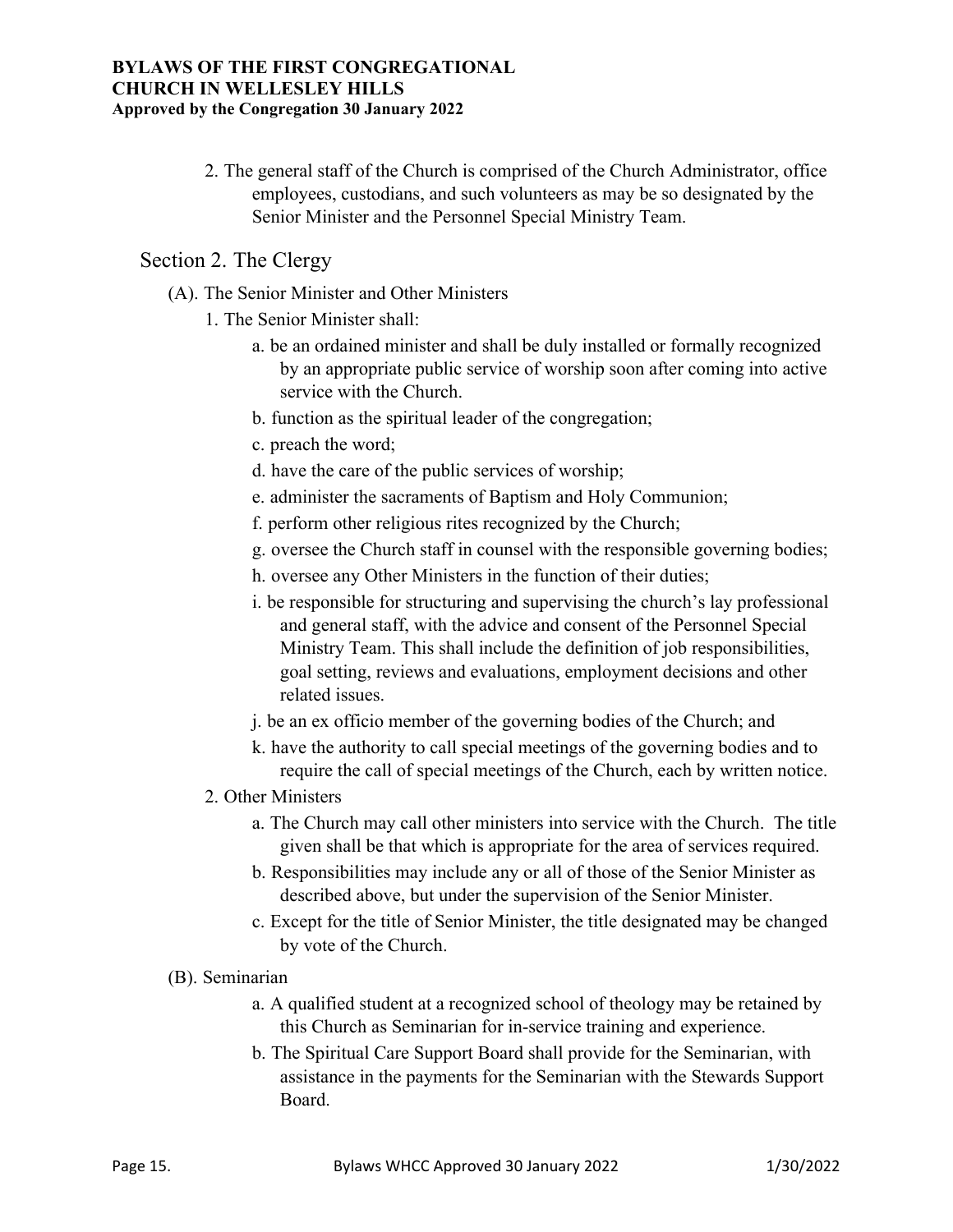### Section 3. The Church Staff

- (A). Director. A member of the Clergy or a lay professional may be designated to direct the various programs of the Church. The designated title shall be that which is appropriate for the area of services required.
- (B). Director of Music. The Director of Music is responsible for the program of music of the Church.
- (C). Church Administrator. The Senior Minister and the Personnel Special Ministry Team may hire a Church Administrator. The Administrator, at the direction of the Senior Minister, shall coordinate and execute administrative matters and may attend meetings of governing bodies.

### Section 4. Pastoral Relationship

- (A). Pastoral relationship matters that are not readily resolved within the Church may be referred for consultation to the appropriate committee of the Southern New England Conference of the United Church of Christ and the Metropolitan Boston Association of said Conference. The Church, the Church Council, the Spiritual Care Support Board, or the member of the Clergy concerned may make the referral.
- (B). Either the Church or a member of the Clergy may dissolve their formal pastoral relationship by giving formal notice to the other, stating when, not less than ninety days thereafter, the relationship shall be terminated.

## Section 5. Procurement of Clergy and other Professional Staff Members

- (A). The Senior Minister. When the position of Senior Minister either becomes vacant or has a termination date established, then:
	- 1. The Clerk shall notify the Church and the proper officer or committee of the Southern New England Conference of the United Church of Christ; and
	- 2. The Spiritual Care Support Board shall provide guidance to the Church with respect to the procedures that are required for the selection and call by the Church of the new Minister.
- (B). Other Clergy and Staff. Any Support Board, Special Ministry Team, or Administrative staff leader, in consultation with the Church Council and the Senior Minister, may request additional staff or clergy support for the regular performance of its duties. In the event that additional clergy or a Seminarian is to be hired, the Deacons, in counsel with the Senior Minister and Personnel Special Ministry Team, shall handle the process.
- (C). In the event of other staff is being hired, the Sr. Minister in counsel with the Church Council will designate the appropriate Support Board or Special Ministry Team, if any, which in counsel with the Sr. Minister and the Personnel Special Ministry Team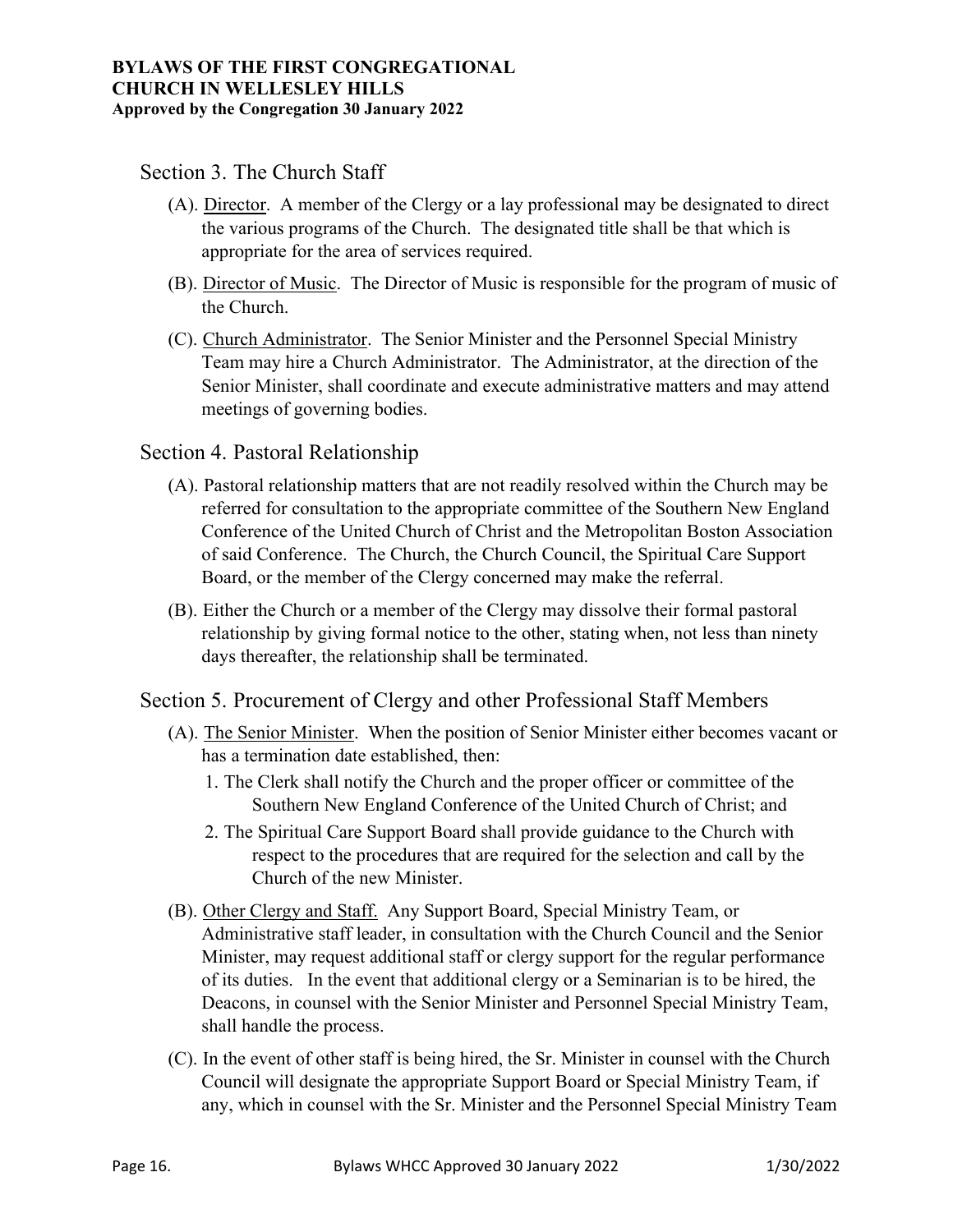shall handle the process. In all cases, the Personnel Special Ministry Team shall recommend an appropriate salary in consultation with the Stewards who will determine if and how requisite funds for the position are to be made available.

## Article VII. Indemnification

(A). To the extent permitted by the laws of this Commonwealth, any person made a party to any action, suit, or proceeding by reason of the fact that the member is or was an officer or a member of a governing body, or delegation of this Church, or of any organization which the member or employee served as the request of this Church, or an employee of the Church in the performance of their church duties shall be indemnified by the Church against the reasonable expenses, including the attorney's fees actually and necessarily incurred by the member or employee, in connection with the defense of such action, suit, or proceeding or in connection with any appeal thereof until or unless it shall be adjudged in such action, suit, or proceeding that the defendant member or employee is liable for negligence or misconduct in the performance of the their duties.

## Article VIII. Membership

### Section 1. New Members

- (A). Any person may become an active member of this Church upon confession, confirmation or reaffirmation of faith, or by letter of transfer, upon recommendation of the Spiritual Care Support Board.
- (B). Any person who is a member in good standing of another Church may be accepted into the fellowship of this Church as an associate member, upon recommendation of the Spiritual Care Support Board.
- (C). New members will be received into the Church as a part of a stated public service of worship. A new member may be received in absentia, if so recommended by the Spiritual Care Support Board.

### Section 2. Change in Membership Status

(A). At member request

- 1. Any active or inactive member, excluding an associate member, may submit a formal request for a letter of transfer and shall receive it. Any member, upon making formal request for a letter of dismissal, shall receive it. Any active member shall become an inactive member upon making a formal request.
- 2. Any inactive member who makes a formal request to be reinstated as an active member shall direct the same to the Spiritual Care Support Board for its action.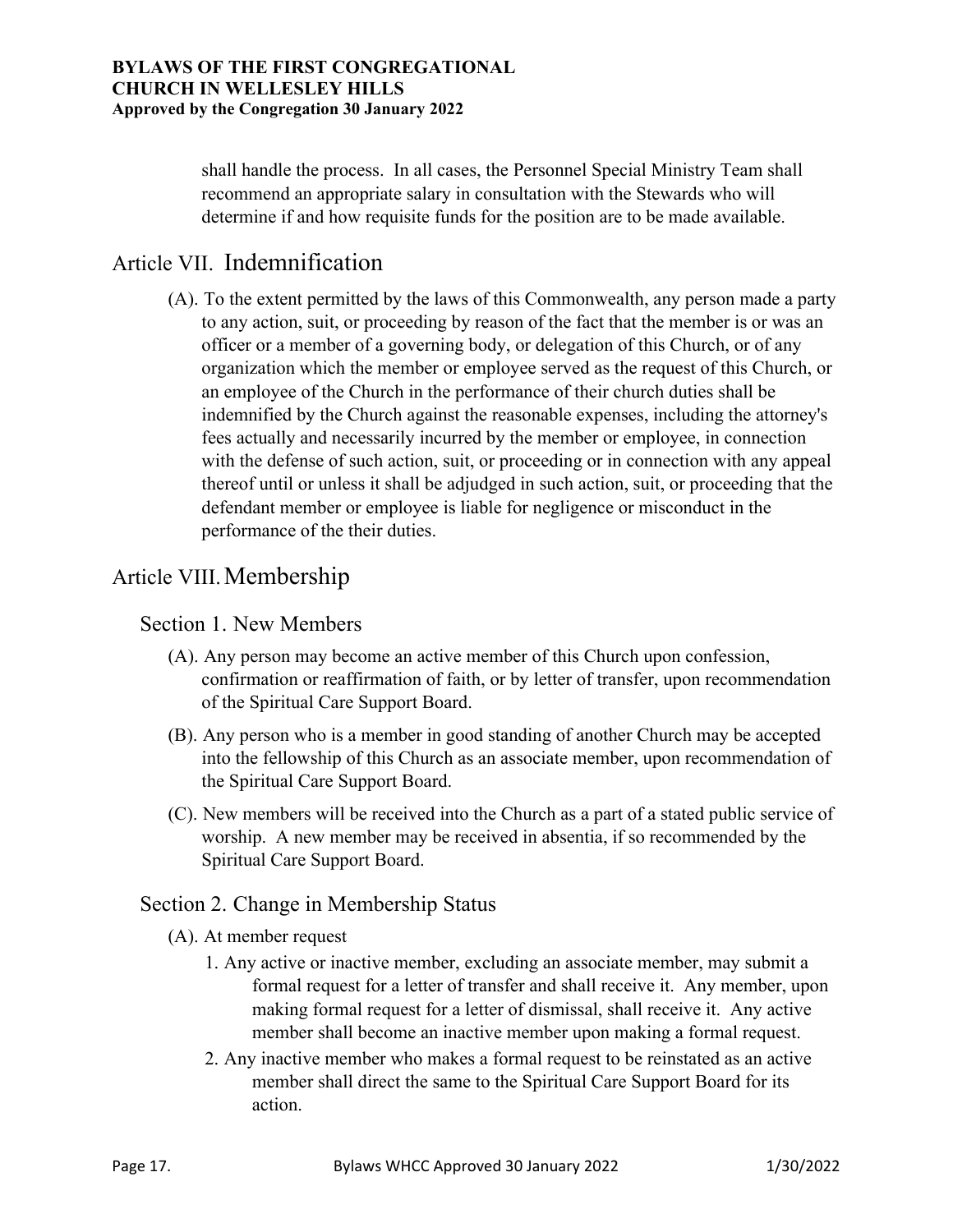- 3. Associate membership will be terminated upon request of the member or upon the removal of the member from the area.
- (B). By Spiritual Care Support Board Action
	- 1. The Spiritual Care Support Board shall give thirty days' notice to an active member before taking action on transfer of the active member to inactive status. The Spiritual Care Support Board may restore active member status at any time.
	- 2. When the Spiritual Care Support Board determines that consideration should be given to the dismissal of a member, it may suspend the member by notice in writing. The notice shall set a date for a hearing before the Spiritual Care Support Board not less than thirty days following the date of the notice, following which the Spiritual Care Support Board will act upon the matter. A suspended member may request a letter of dismissal. The Spiritual Care Support Board may issue a letter of dismissal upon default of a suspended member.
	- 3. The Spiritual Care Support Board shall respond to evaluate and decide on cases brought to them regarding the status of people who seek to join our members. Similarly, Deacons act on the matter of active member privileges for associate members.

## Article IX. Meetings

## Section 1. Public Worship Services

Public services of worship shall be held at such times as approved by the Spiritual Care Support Board.

## Section 2. Holy Communion

Holy Communion shall be celebrated at such times as approved by the Spiritual Care Support Board and shall be celebrated at least six times each year, including once during the Lenten season and once during the Advent season.

### Section 3. The Annual Meeting

The Annual Meeting of the Church shall be held in the month of January after its sixth day, as determined by the Church Council. The business of the Annual Meeting shall include: all annual reports due to be presented; the election of the officers, governing body members, and any others due to be elected; and the transaction of such other business as may be stated in the call of the meeting or authorized by these Bylaws.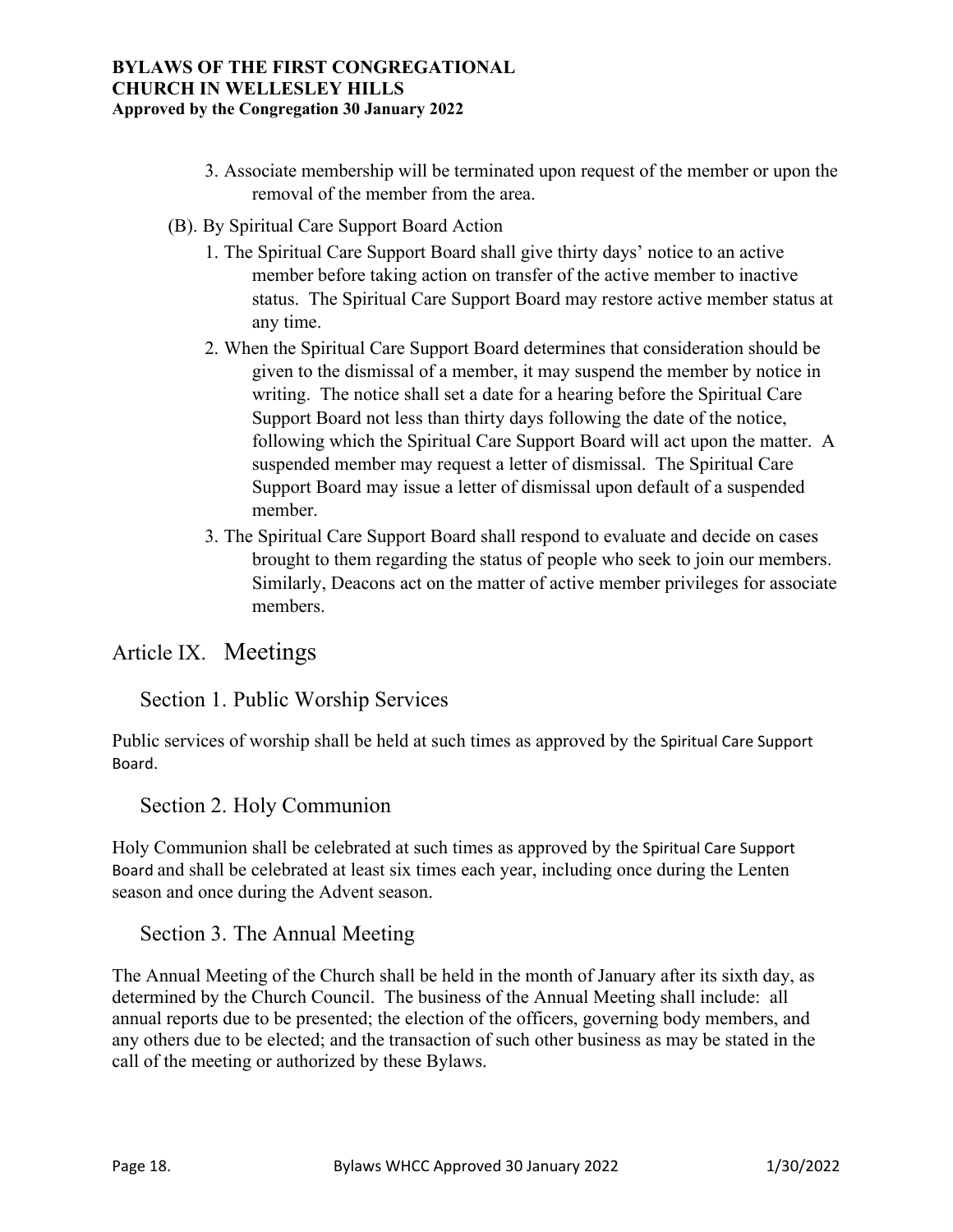The Clerk shall issue the call of the Annual Meeting with at least a ten-day notice thereof, by publishing the Call in the Order of Worship for a regular worship service or mailing a copy of same to each member of the Church entitled thereto by these Bylaws. The list of the nominees as reported by the Participation & Involvement Special Ministry Team shall be attached thereto.

## Section 4. Special Meetings

Special meetings of the Church may be called by written application of the Senior Minister, a signed petition by at least five active members, or by vote of a governing body granted the power to do so in these Bylaws.

> The Clerk shall issue the call of a special meeting with at least a seven-day notice thereof, either by (1) a reading at a regular public service of worship or by (2) USPS mailing or e-mailing each Church member entitled thereto, at the physical or electronic address on record in the church office and available for verification on the existing on-line membership data base as maintained by the Clerk.

Only the business stated in the warrant of the call of the meeting and such additional business as may be permitted by these Bylaws may be transacted at a special meeting.

## Article X. Conduct of meetings

### Section 1. Parliamentary Procedure

The parliamentary procedures set forth in Appendix A to these Bylaws will be followed for all meetings of the Church.

## Section 2. Standing Rules

The Church may adopt such standing rules as may be necessary for its proper function within the provisions of these Bylaws, to which they shall be appended. Standing rules shall not countermand the Bylaws or serve as amendments to the Bylaws.

Action may be taken on the standing rules at a meeting of the Church. When included in the call of the meeting, a majority vote is required to carry, and when proposed without notice in the call of the meeting, a two-thirds majority vote is required to carry.

## Article XI. Amendments to Bylaws

These Bylaws may be amended by a two-thirds vote of the active members present and voting at any Annual Meeting of the Church (each proposed amendment having been inserted in the call), or at a meeting specially called for the purpose.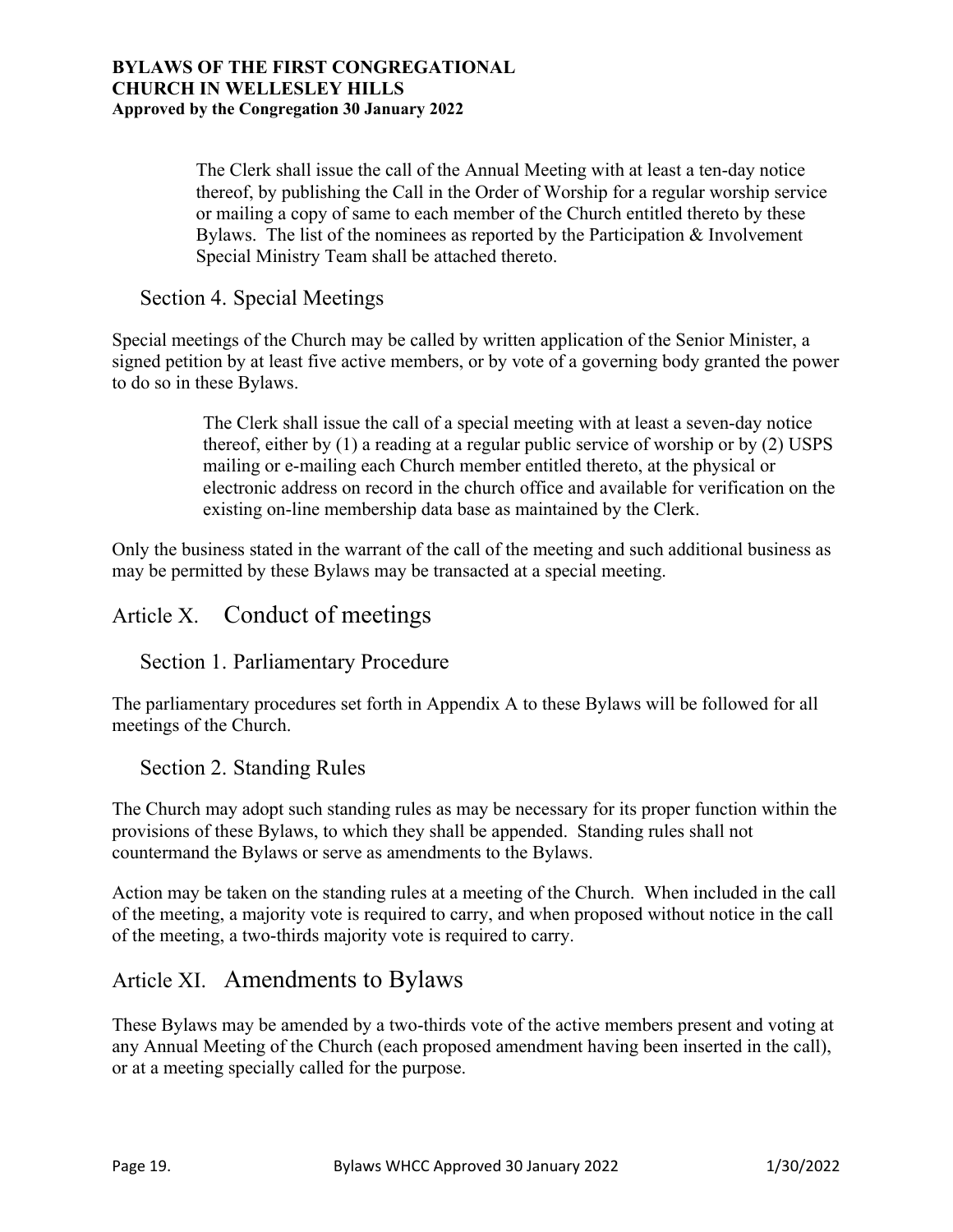# **APPENDIX**

Preamble - The purpose of these Parliamentary Procedures is to facilitate the orderly participation of all members in the meetings of the Church. Church business should be transacted in a cooperative spirit. Therefore, these rules shall be administered in order to enhance the orderly conduct of business, to ensure that courtesy is shown to all, and to avoid problems caused by a lack of technical knowledge of procedure.

### Section 1. Participation in the Meeting

(A). Open to All Members

Meetings of the congregation are open to all members. Only active members may make motions and vote, but others may speak with the permission of the Moderator.

(B). Quorum

A quorum for a meeting of the Church shall be ten percent (10%) of its active members as determined by the Clerk. If the Clerk feels that the members present may not constitute a quorum, the Clerk may ask for a standing count to determine the question.

(C). Moderator

The Moderator shall preside at all meetings of the Church and shall decide all questions of order.

The Moderator may appoint other persons to assist in the conduct of the meeting, including designating a parliamentarian and others to help with votes and other tasks as the Moderator may require.

If the Moderator is absent or cannot act, the Past Moderator or the Rising Moderator may serve. If none of the Office of the Moderator are able to serve, a Moderator Pro Tempore may be elected by the meeting, the Clerk to preside at such election.

(D). Clerk

The Clerk shall determine the presence of a quorum and shall maintain the records of the meeting, including the results of all votes and other actions taken at the meeting.

If the Clerk is absent or cannot act, the Moderator shall appoint a Clerk Pro Tempore to act as the Clerk for the meeting.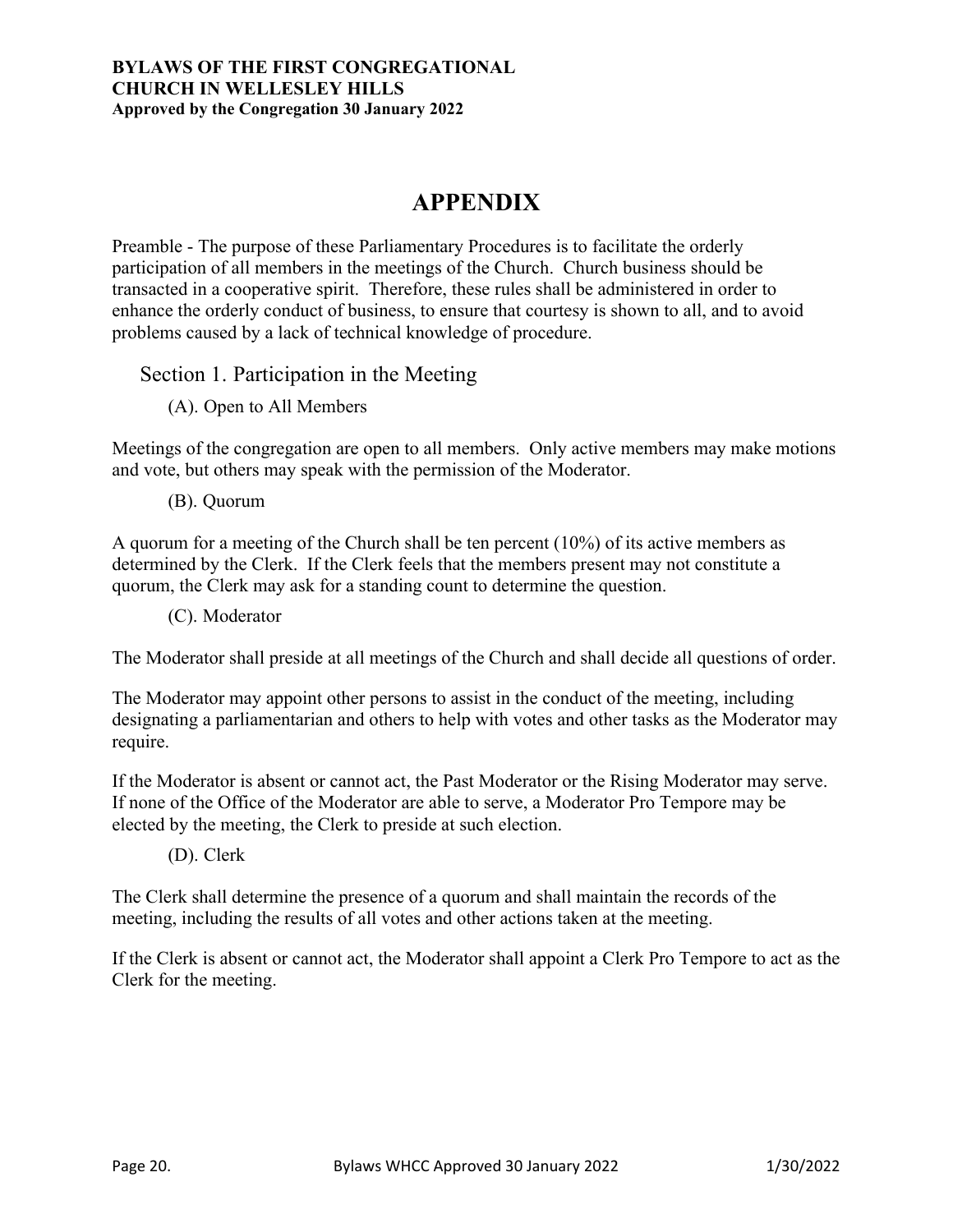Section 2. Motions

(A). Need for Motion

Action by the meeting is taken solely by a vote of the meeting on a motion duly made at the meeting.

(B). Subject of Motions

Only motions contained in the call to the meeting or in the Bylaws of the Church shall be entertained by the meeting. The Moderator shall determine whether a motion is "within the scope" of the call to the meeting, and therefore, whether a motion is or is not in order.

(C). Order of Consideration

All articles shall be considered in the order in which they appear in the call to the meeting, unless for good cause the Moderator in his/her discretion, or the meeting by majority vote, changes the order.

(D). Formal Requirements

Motions can be made only by an active member of the Church. All motions will be clearly stated and recorded by the Clerk, who will read the motion if, at the discretion of the Moderator, there seems to remain confusion or doubt as to the wording of the motion, before a vote is taken.

(E). Privilege of Motions

The order of motions shall follow normal parliamentary procedures such as Robert's Rules of Order. The following summary is provided for reference, in order from highest to lowest precedence.

 To fix the time of next meeting Motion to adjourn Question of privilege Call the order of the day Rise to a point of order Appeal a decision of the Moderator Suspend the rules To create special orders To withdraw a motion Voting ("Division") the motion to a ballot, after a voice or standing vote Objection to consideration of the motion To lay (the motion) on the table To postpone consideration of a motion to a certain day To refer or recommit the motion To amend the motion To postpone the motion indefinitely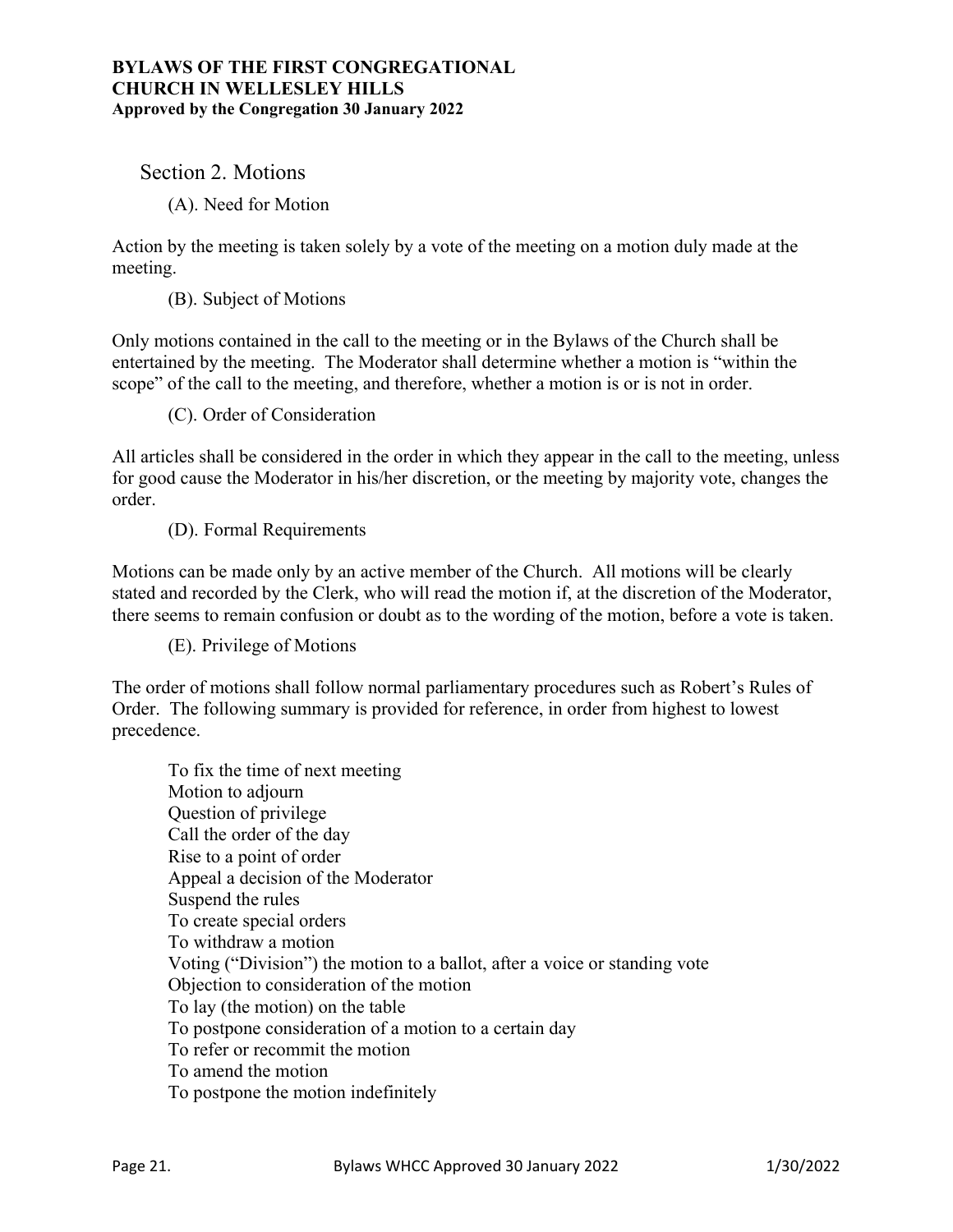Main question (motion) To reconsider the motion To rescind or repeal the motion

(F). Reconsideration

Motions to reconsider any action shall be entertained only if the Moderator believes that the members have changed their minds.

Motions to reconsider may occur only after all articles in the call to the meeting have been acted upon, unless, at the Moderator's discretion, debate and vote on the motion at the earlier point in the meeting would expedite the conduct of the meeting.

Section 3. Debate

(A). Persons Authorized

All members of the Church may address the meeting. Non-members may address the meeting with the approval of the Moderator or a majority of those present and voting at the meeting.

(B). Permission of the Moderator

Persons wishing to address the meeting shall raise their hand or stand and wait until they are recognized by the Moderator.

(C). Identification of the Speaker

Each person addressing the meeting shall begin by stating his or her name and whether or not he/she is a member of the Church.

(D). Personal or Financial Interest

Individuals who have a personal or financial interest with respect to the matter may speak or vote thereon but should frankly disclose their interest.

(E). Time

There is no time limit to the debate of any question. Accordingly, motions to limit debate or to call the question are not in order. However, each individual addressing the meetings should give consideration to others and to the need to give adequate time for all matters.

(F). Repeated Speaking

In order to give all a fair opportunity to speak, no one who has addressed the meeting on a particular motion shall speak again, except to answer questions, until all others wishing to speak to the motion have done so.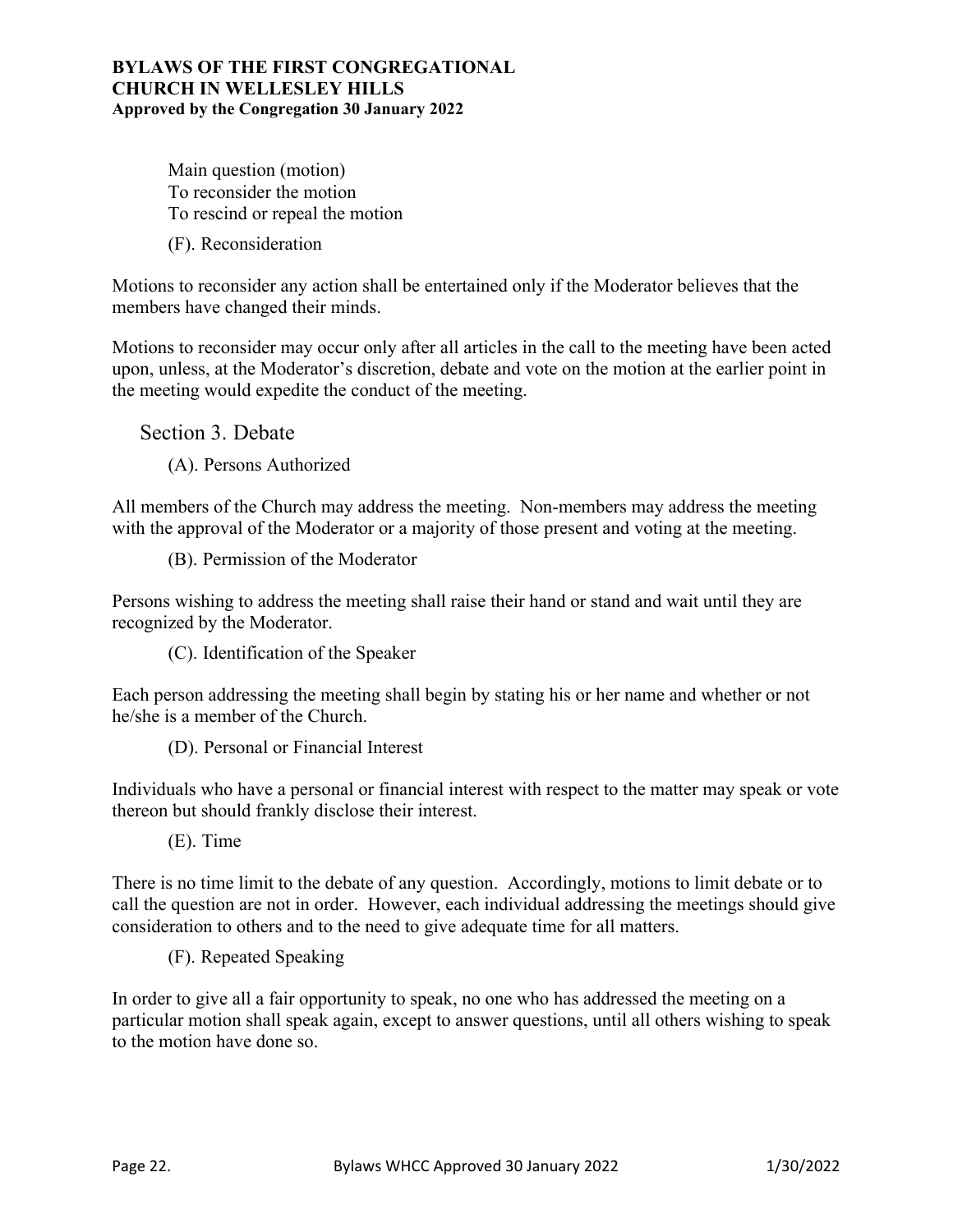Section 4. Voting

(A). Method

Except as specifically otherwise provided by law or these rules, voting shall be by voice vote or show of hands as the Moderator may determine and the Moderator shall declare the results of such vote. If a vote so declared is immediately questioned by five percent (5%) of the present members, the result shall be determined by counting the votes of the meeting, either by means of a standing vote or, if an appropriate motion is then made and supported as provided in Section B, by a ballot vote.

1. Ballot Vote

Upon a motion supported by not less than fifty percent (50%) of the members present made prior to a vote on any question, the vote shall be taken by ballot in such form as will, in the opinion of the Moderator, indicate how members have voted on a question. The results of such vote shall be announced in terms of the numbers of aye, nay or abstain votes cast. The Clerk shall retain the ballots for a reasonable time after the meeting.

2. Secret Vote

There shall be no secret ballots or other secret votes at Church meetings.

(B). Majorities

Except as otherwise provided by law or the Church's Bylaws, all action of the meeting shall be taken upon vote of a simple majority of those present and voting. Set out below are some of the matters which require more than a simple majority.

Changes to Standing Rules without notice in the call of the meeting, require a two-thirds majority, as set forth in Article VIII of the Bylaws.

Amendments to the Bylaws require a two-thirds vote of the active members present and voting at any Annual Meeting of the Church or meeting called specifically for that purpose, as set forth in Article IX of the Bylaws.

### Section 5. Adjournment and Dissolution

(A). Adjournment

Meeting of the Church will normally be conducted in a single session but may be adjourned upon a vote by a majority of the members present and voting on a motion.

(B). Dissolution

A meeting of the Church shall not dissolve until all articles in the call to the meeting with respect to which any member wishes to make a motion have been considered.